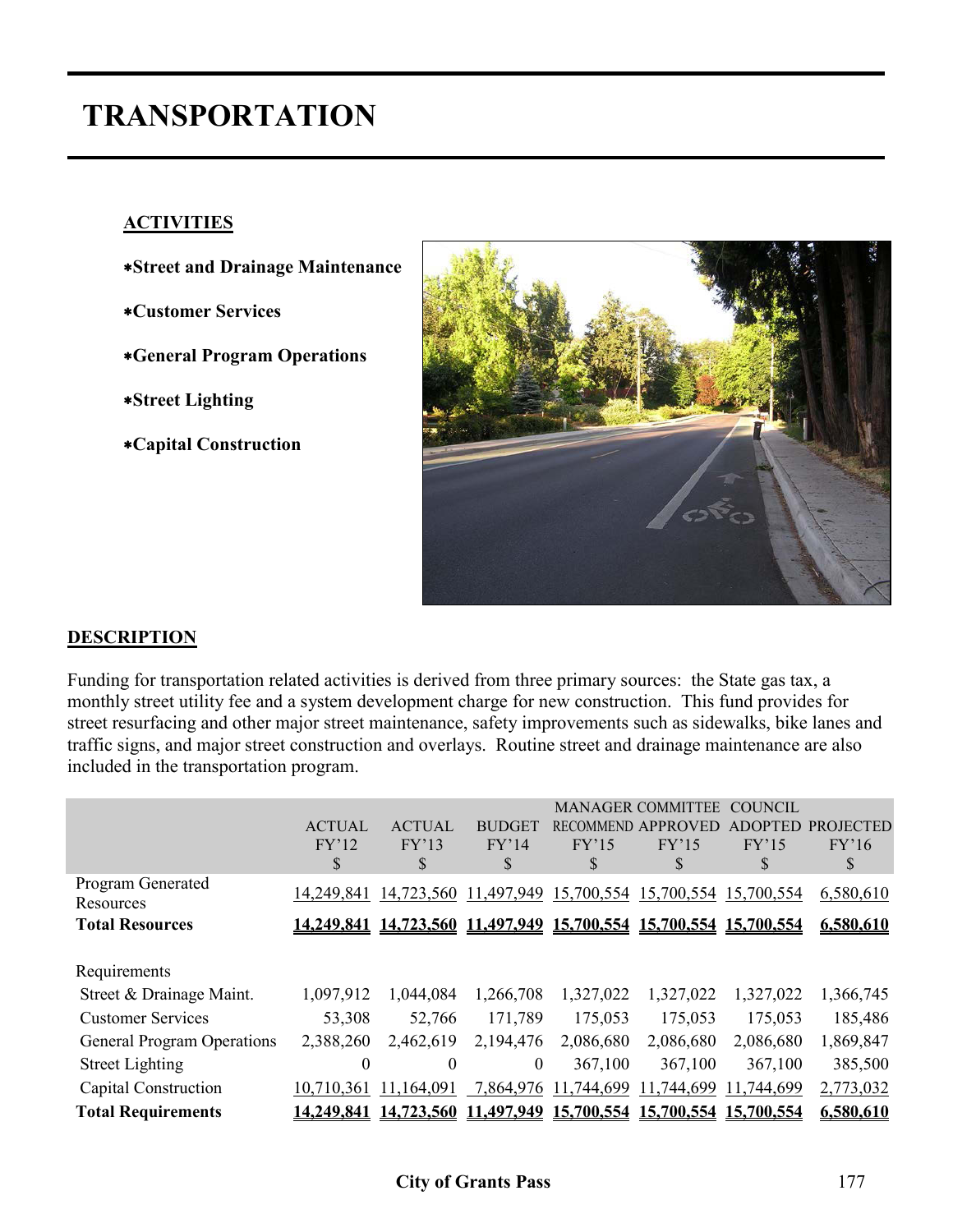# **Program: Transportation/Street Utility**

### *Mission Statement:*

*"The Transportation Program's mission is to provide safe, well-maintained street, bike, pedestrian and drainage systems through a systematic and cost-effective maintenance program."* 

### *Services Delivered:*

Funding is derived from three primary sources: a monthly street utility fee, State gas tax and a system development charge. This fund provides resources to:

- Repave streets and conduct other major street maintenance.
- Install safety improvements such as sidewalks, bike lanes and traffic signs.
- Address bottleneck capacity issues.
- Build connecting streets near new developments.

The Street and Drainage Maintenance Division is included in this program. It is through this activity that the mission of the transportation program is accomplished. This Division also provides right-of-way vegetation management for safety, community aesthetics and drainage.

The "Customer Service and General Operations Activities" are support functions of the Street Utility.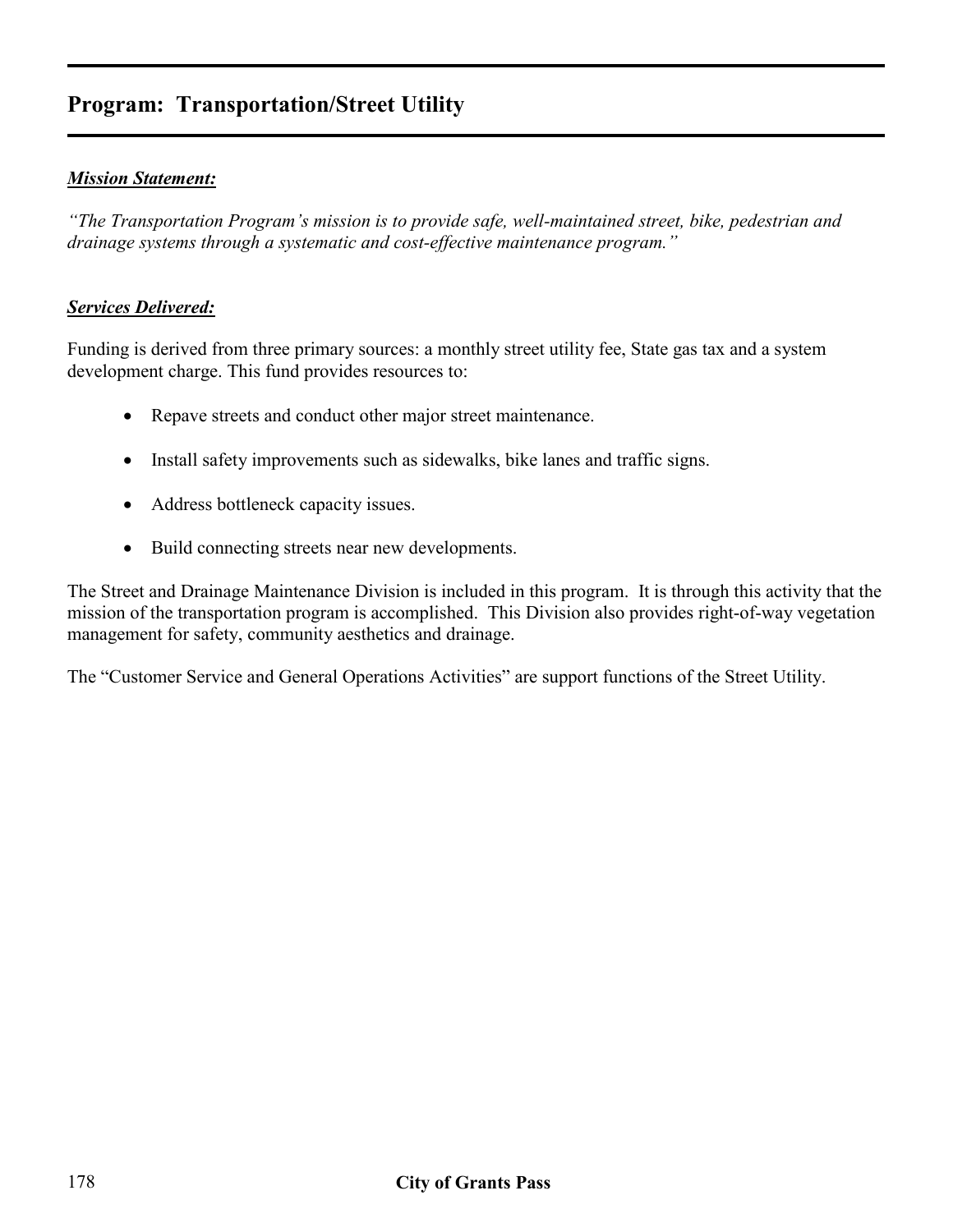# **Program: Transportation/Street Utility**

| Program Financial Summary                             |                                       |                              |                                |                  |                                                                                     |                               |                                       |  |  |  |
|-------------------------------------------------------|---------------------------------------|------------------------------|--------------------------------|------------------|-------------------------------------------------------------------------------------|-------------------------------|---------------------------------------|--|--|--|
| Resources                                             | <b>ACTUAL</b><br>FY'12<br>\$          | <b>ACTUAL</b><br>FY'13<br>\$ | <b>BUDGET</b><br>FY'14<br>\$   | FY'15<br>\$      | <b>MANAGER COMMITTEE</b><br>RECOMMEND APPROVED ADOPTED PROJECTED<br>FY'15<br>\$     | <b>COUNCIL</b><br>FY'15<br>\$ | FY'16<br>$\mathcal{S}$                |  |  |  |
| <b>Beginning Balance</b>                              | 726,525                               | 685,006                      | 667,858                        | 687,503          | 687,503                                                                             | 687,503                       | 459,258                               |  |  |  |
| <b>Current Resources</b><br><b>Activity Generated</b> |                                       |                              |                                |                  |                                                                                     |                               |                                       |  |  |  |
| Gas Tax Allocation                                    | 1,884,988                             | 1,898,025                    | 1,988,865                      | 1,994,752        | 1,994,752                                                                           | 1,994,752                     | 2,038,320                             |  |  |  |
| Interest                                              | 3,463                                 | 2,789                        | 2,000                          | 3,500            | 3,500                                                                               | 3,500                         | 3,500                                 |  |  |  |
| Permit Fees                                           | 8,506                                 | 13,674                       | 10,000                         | 10,000           | 10,000                                                                              | 10,000                        | 10,000                                |  |  |  |
| Revenue Other Agencies                                | 84,652                                | 84,652                       | 84,650                         | $\boldsymbol{0}$ | $\boldsymbol{0}$                                                                    | $\boldsymbol{0}$              | $\boldsymbol{0}$                      |  |  |  |
| <b>Transportation Fees</b>                            | 828,645                               | 866,378                      | 877,000                        | 890,000          | 890,000                                                                             | 890,000                       | 908,000                               |  |  |  |
| Other Revenue                                         | 2,701                                 | 8,945                        | 2,600                          | 3,000            | 3,000                                                                               | 3,000                         | 3,000                                 |  |  |  |
| Trans from Gen Fund                                   | $\boldsymbol{0}$                      | $\boldsymbol{0}$             | $\boldsymbol{0}$               | 367,100          | 367,100                                                                             | 367,100                       | 385,500                               |  |  |  |
| Capital Construction                                  |                                       | 10,710,361 11,164,091        |                                |                  | 7,864,976 11,744,699 11,744,699 11,744,699                                          |                               | 2,773,032                             |  |  |  |
| <b>Total Current Revenues</b>                         |                                       |                              |                                |                  | 13,523,316 14,038,554 10,830,091 15,013,051 15,013,051 15,013,051                   |                               | 6,121,352                             |  |  |  |
|                                                       |                                       |                              |                                |                  |                                                                                     |                               |                                       |  |  |  |
| <b>Total Resources</b>                                |                                       |                              |                                |                  | 14,249,841 14,723,560 11,497,949 15,700,554 15,700,554 15,700,554                   |                               | 6,580,610                             |  |  |  |
| Requirements                                          | <b>ACTUAL</b><br>FY'12<br>$\mathbb S$ | <b>ACTUAL</b><br>FY'13<br>\$ | <b>BUDGET</b><br>FY'14<br>$\$$ | FY'15<br>\$      | <b>MANAGER COMMITTEE</b><br>RECOMMEND APPROVED<br>FY'15<br>$\mathbb S$              | <b>COUNCIL</b><br>FY'15<br>\$ | ADOPTED PROJECTED<br>FY'16<br>$\$$    |  |  |  |
|                                                       |                                       |                              |                                |                  |                                                                                     |                               |                                       |  |  |  |
| Streets and Drainage Maint.                           | 1,097,912                             | 1,044,084                    | 1,266,708                      | 1,327,022        | 1,327,022                                                                           | 1,327,022                     | 1,366,745                             |  |  |  |
| <b>Customer Services</b>                              | 53,308                                | 52,766                       | 171,789                        | 175,053          | 175,053                                                                             | 175,053                       | 185,486                               |  |  |  |
| <b>General Operations</b>                             | 238,016                               | 245,637                      | 250,928                        | 249,870          | 249,870                                                                             | 249,870                       | 252,970                               |  |  |  |
| <b>Street Lighting</b>                                | $\boldsymbol{0}$                      | $\boldsymbol{0}$             | $\boldsymbol{0}$               | 367,100          | 367,100                                                                             | 367,100                       | 385,500                               |  |  |  |
| Capital Construction                                  |                                       | 10,700,361 11,164,091        |                                |                  | 7,864,976 11,744,699 11,744,699 11,744,699                                          |                               | 2,773,032                             |  |  |  |
| <b>Indirect Charges</b>                               | 138,295                               | 134,266                      | 170,000                        | 175,600          | 175,600                                                                             | 175,600                       | 180,800                               |  |  |  |
| <b>Transfers Out</b>                                  | 1,336,158                             | 1,190,847                    | 1,308,000                      | 1,201,952        | 1,201,952                                                                           | 1,201,952                     | 960,597                               |  |  |  |
| Debit Services<br><b>Subtotal Expenditures</b>        | 785                                   | 856                          | 1,100                          | $\overline{0}$   | $\overline{0}$<br>13,564,835 13,832,547 11,033,501 15,241,296 15,241,296 15,241,296 | $\qquad 0$                    | $\overline{\phantom{0}}$<br>6,105,130 |  |  |  |
|                                                       |                                       |                              |                                |                  |                                                                                     |                               |                                       |  |  |  |
| Contingencies                                         | $\boldsymbol{0}$                      | $\boldsymbol{0}$             | 464,448                        | 459,258          | 459,258                                                                             | 459,258                       | 475,480                               |  |  |  |
| <b>Ending Balance</b>                                 | 685,006                               | 891,013                      | $\boldsymbol{0}$               | $\boldsymbol{0}$ | $\boldsymbol{0}$                                                                    | $\boldsymbol{0}$              | $\boldsymbol{0}$                      |  |  |  |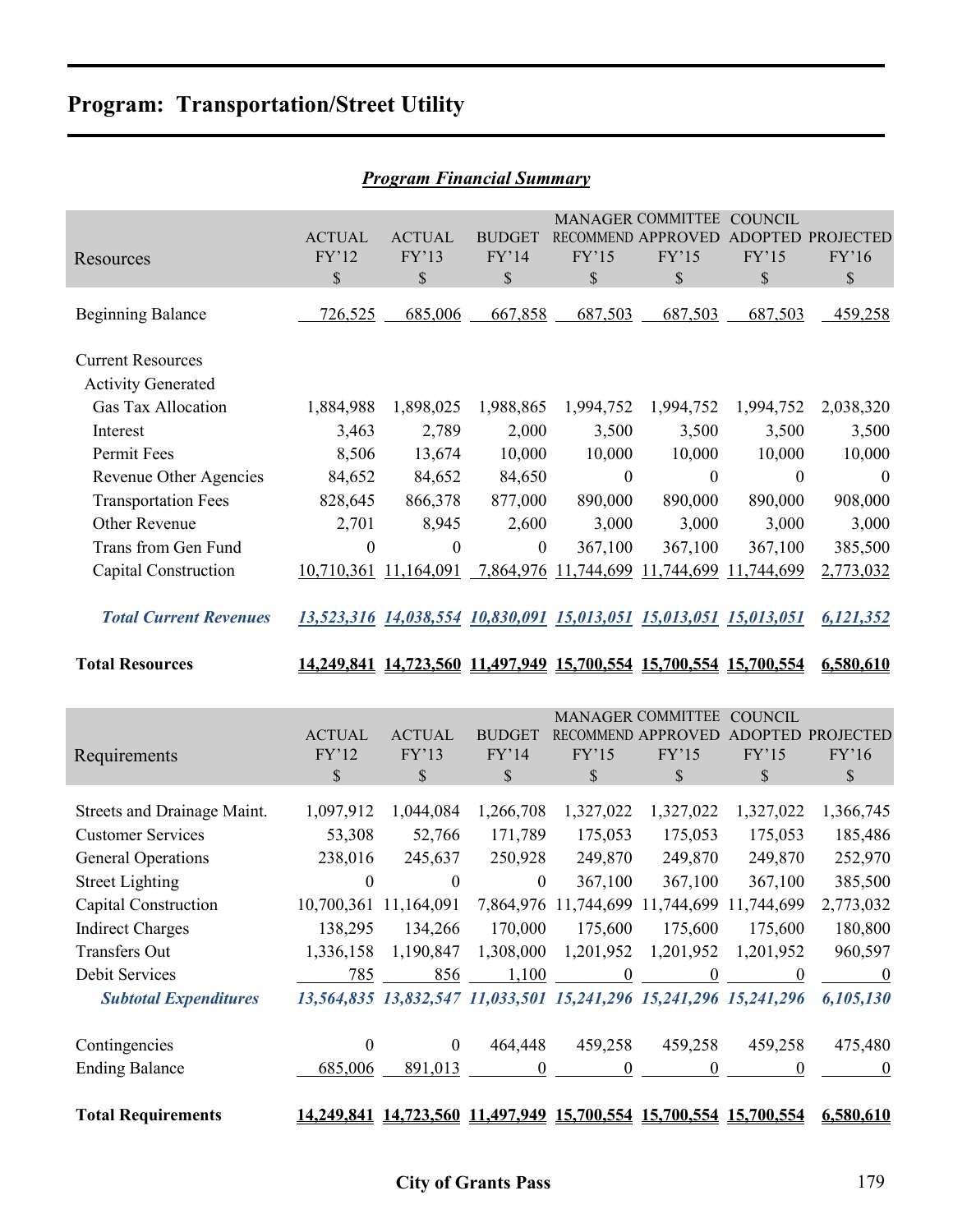## *Services Delivered:*

The Street and Drainage Maintenance Division activity maintains systems related to vehicle, bicycle and pedestrian traffic. This activity is also responsible for the repair and maintenance of surface and subsurface drainage systems within the City. Maintenance functions include: street surface repairs, sign fabrication and installation, curb and gutter repair, storm drain installation and repair, sidewalk repair, street sweeping and vegetation control along City rights-of-way.

### *Performance Measurements:*

| <b>Indicator</b>                                                                    | 2012-13 |            | 2013-14       |            | 2014-15    | 2015-16    | 2016-17    |
|-------------------------------------------------------------------------------------|---------|------------|---------------|------------|------------|------------|------------|
| <b>Outputs</b>                                                                      | Actual  | <b>Est</b> | <b>Actual</b> | <b>Est</b> | <b>Est</b> | <b>Est</b> | <b>Est</b> |
| Miles of streets to maintain                                                        | 167     | N/A        | 167           | N/A        | 167        | 167        | 167        |
| Asphalt digouts/repairs made on segments                                            | 25      | 20         | 32            | 20         | 20         | 20         | 20         |
| School crosswalk to maintain                                                        | 84      | 84         | 85            | 85         | 85         | 85         | 85         |
| Number of street segments crack sealed                                              | 31      | 25         | 60            | 25         | 30         | 30         | 30         |
| <b>Effectiveness</b>                                                                | Actual  | Goal       | <b>Actual</b> | Goal       | Goal       | Goal       | Goal       |
| Percent of asphalt repairs maintaining City<br>standards one year after completion. | 98      | 95         | 100           | 95         | 95         | 95         | 95         |
| Percent of signs inspected per year for<br>readability and retro reflectivity       | 25      | 20         | 30            | 20         | 20         | 20         | 20         |
| Percent of School crosswalks maintained<br>each year before school starts           | 100     | 100        | 100           | 100        | 100        | 100        | 100        |
| <b>Efficiency</b>                                                                   | Actual  | Goal       | <b>Actual</b> | Goal       | Goal       | Goal       | Goal       |
| Sq. feet of asphalt repairs per man-hour                                            | 22      | 20         | 25            | 20         | 20         | 20         | 20         |
| Feet of roadway cracks sealed per man-<br>hour                                      | 55      | 40         | 45            | 40         | 40         | 40         | 40         |

### **Streets Division Performance Measures**

## *FY'15 Anticipated Accomplishments & Corresponding Council Goal - Strategic Plan Item:*

### **Maintain, Operate, and Expand our Infrastructure**

### **Objective 4: Ensure storm facility infrastructure needs are met**

Action 1: Evaluate storm drainage deficiencies across the City

- Design of the Western Avenue project will be completed.
- Storm water quality manhole, bio-swale and detention pond maintenance plans will be developed.
- Storm water capital improvement plan will be developed as part of the master planning efforts.

### **Objective 5: Ensure transportation infrastructure needs are met**

- Continue major street maintenance preparation and repairs, including crack sealing, digout and repair of failed pavement and continue role in inspections of utility cuts in existing streets.
- Overlay and reconstruction program will continue.
- Sweeping will continue to be provided by contract.
- Traffic signs will be repaired or replaced as necessary.
- Traffic markings will be enhanced.

## 180 **City of Grants Pass**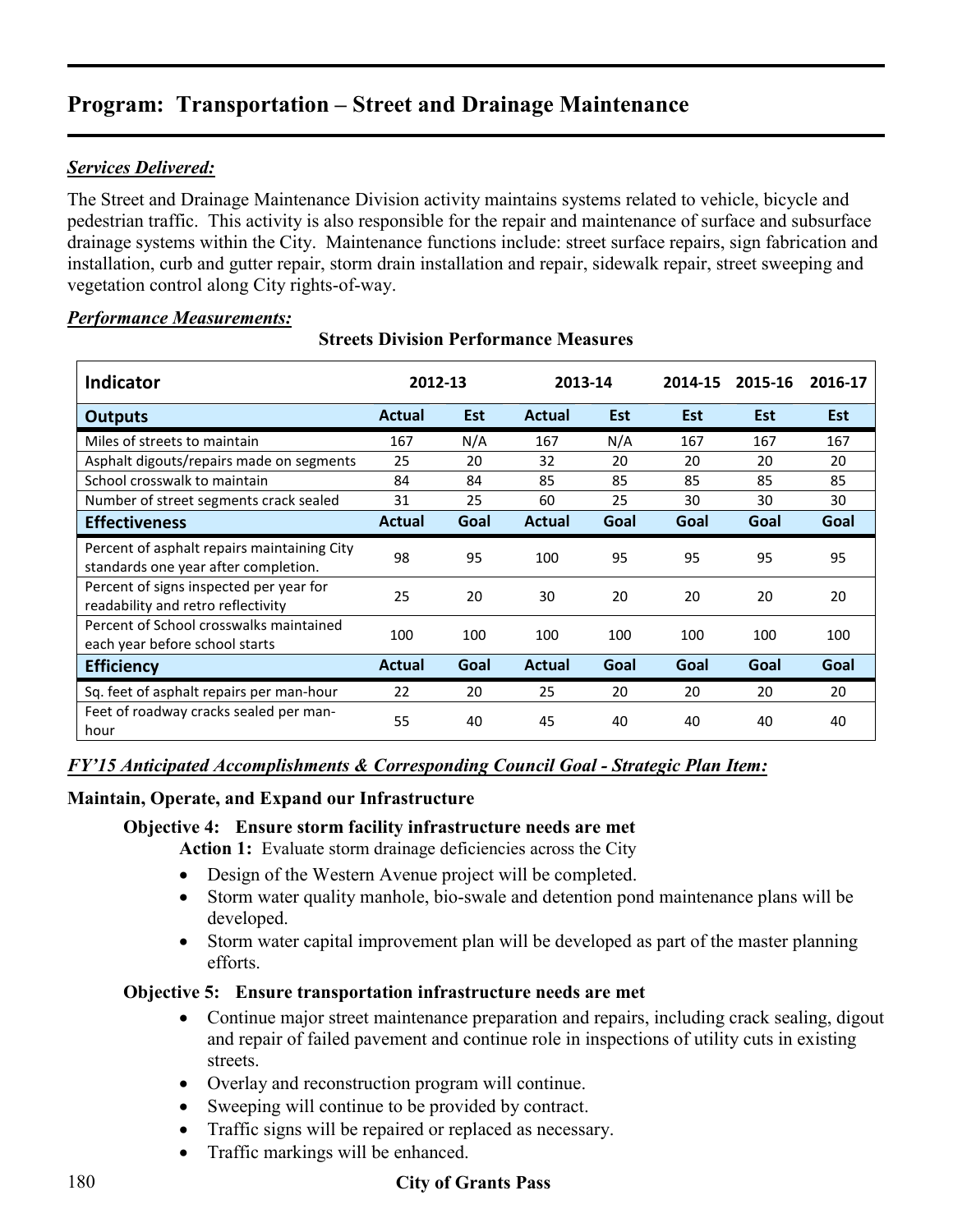## *Budget Highlights:*

The FY'15 budget includes \$22,100 for contracted street repairs and \$38,500 for curb, gutter and other drainage repairs and improvements. The budget includes \$16,750 for sign fabrication, \$8,000 for ramp installation, \$27,700 for traffic painting and markings, \$15,000 for alley maintenance and \$153,869 for street sweeping.



# **Street and Drainage Activities**

## *FY'14 Activity Review:*

Digouts and skin patches were completed on 32 street segments. Crack sealing was completed on 60 segments, four new pedestrian access ramps were installed and 275 feet of hazardous sidewalk was repaired. Several drainage issues were addressed, including installation of 200 feet of new drain line on the North end of George Tweed and replacement of approximately 115 feet of damaged curb and gutter. Installed pavement markings and striping on many streets throughout the City. Also, continued field investigations of storm drain lines and manholes to upgrade the existing drain maps. Installed 130 new street signs and 150 signs were repaired and replaced. Ongoing enforcement of street cut standards, within the right-of way, continues to improve the quality of repairs.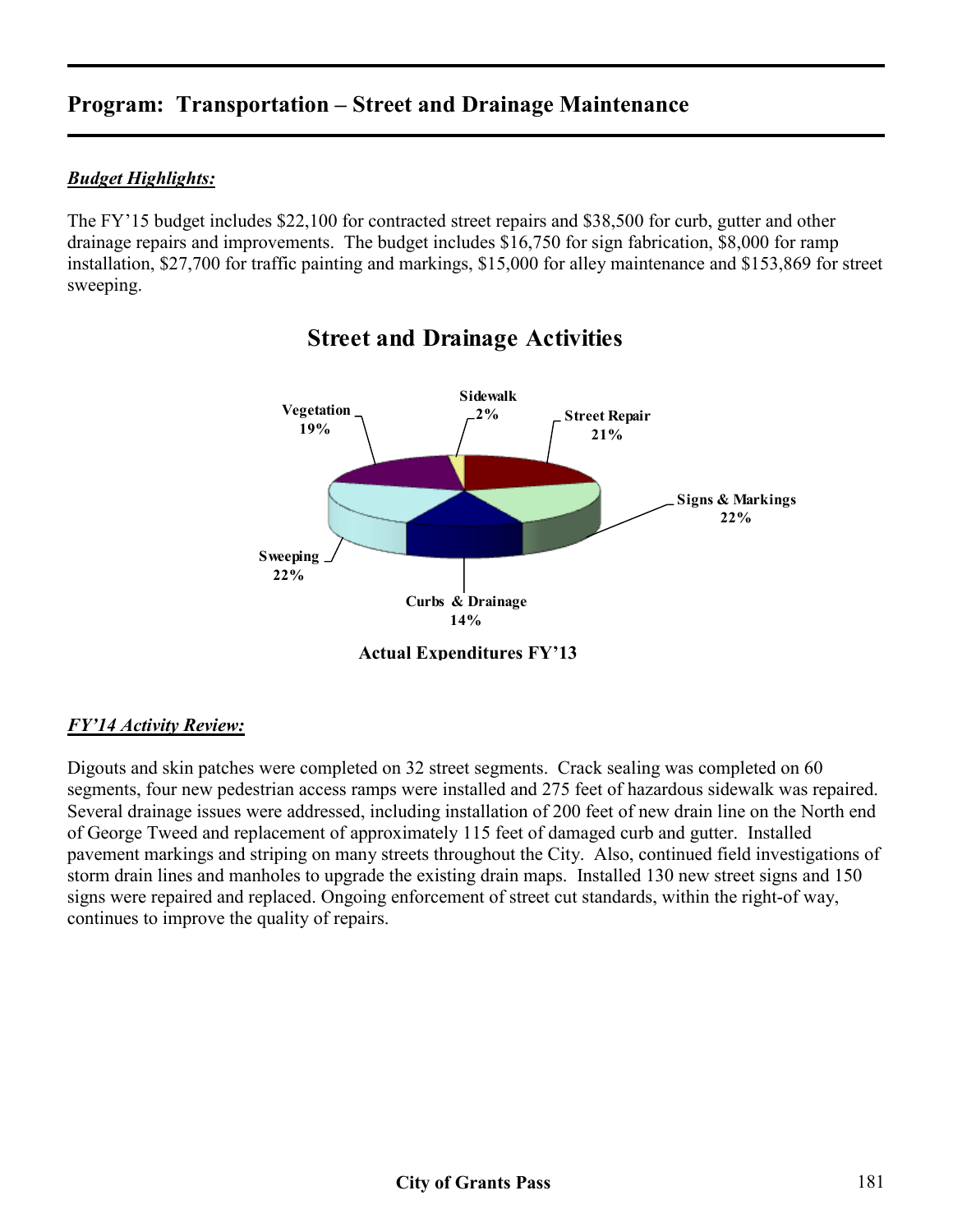| <b>Financial Summary</b>         |               |               |               |                  |                          |                |                  |  |  |  |
|----------------------------------|---------------|---------------|---------------|------------------|--------------------------|----------------|------------------|--|--|--|
|                                  |               |               |               |                  | <b>MANAGER COMMITTEE</b> | <b>COUNCIL</b> |                  |  |  |  |
|                                  | <b>ACTUAL</b> | <b>ACTUAL</b> | <b>BUDGET</b> | RECOMMEND.       | APPROVED                 | <b>ADOPTED</b> | <b>PROJECTED</b> |  |  |  |
| Requirements                     | FY'12         | FY'13         | FY'14         | FY'15            | FY'15                    | FY'15          | FY'16            |  |  |  |
|                                  | \$            | S             | <sup>S</sup>  | S                | \$                       | S              | $\mathbb{S}$     |  |  |  |
|                                  |               |               |               |                  |                          |                |                  |  |  |  |
| <b>Personnel Services</b>        | 554,123       | 540,061       | 657,593       | 691,585          | 691,585                  | 691,585        | 714,512          |  |  |  |
| Materials & Supplies             | 48,320        | 55,607        | 65,587        | 65,762           | 65,762                   | 65,762         | 66,012           |  |  |  |
| <b>Contractual/Prof Services</b> | 495,469       | 448,416       | 531,528       | 567,675          | 567,675                  | 567,675        | 584,221          |  |  |  |
| Direct Charges                   | $\theta$      | $\theta$      | 2,000         | 2,000            | 2,000                    | 2,000          | 2,000            |  |  |  |
| Capital Outlay                   | $\theta$      | $\theta$      | 10,000        | $\boldsymbol{0}$ | $\Omega$                 | $\Omega$       | $\boldsymbol{0}$ |  |  |  |
|                                  |               |               |               |                  |                          |                |                  |  |  |  |
| <b>Total Requirements</b>        | 1.097.912     | 044.084.ا     | 1.266.708     | 1.327,022        | 1.327.022                | 1.327.022      | 1.366.745        |  |  |  |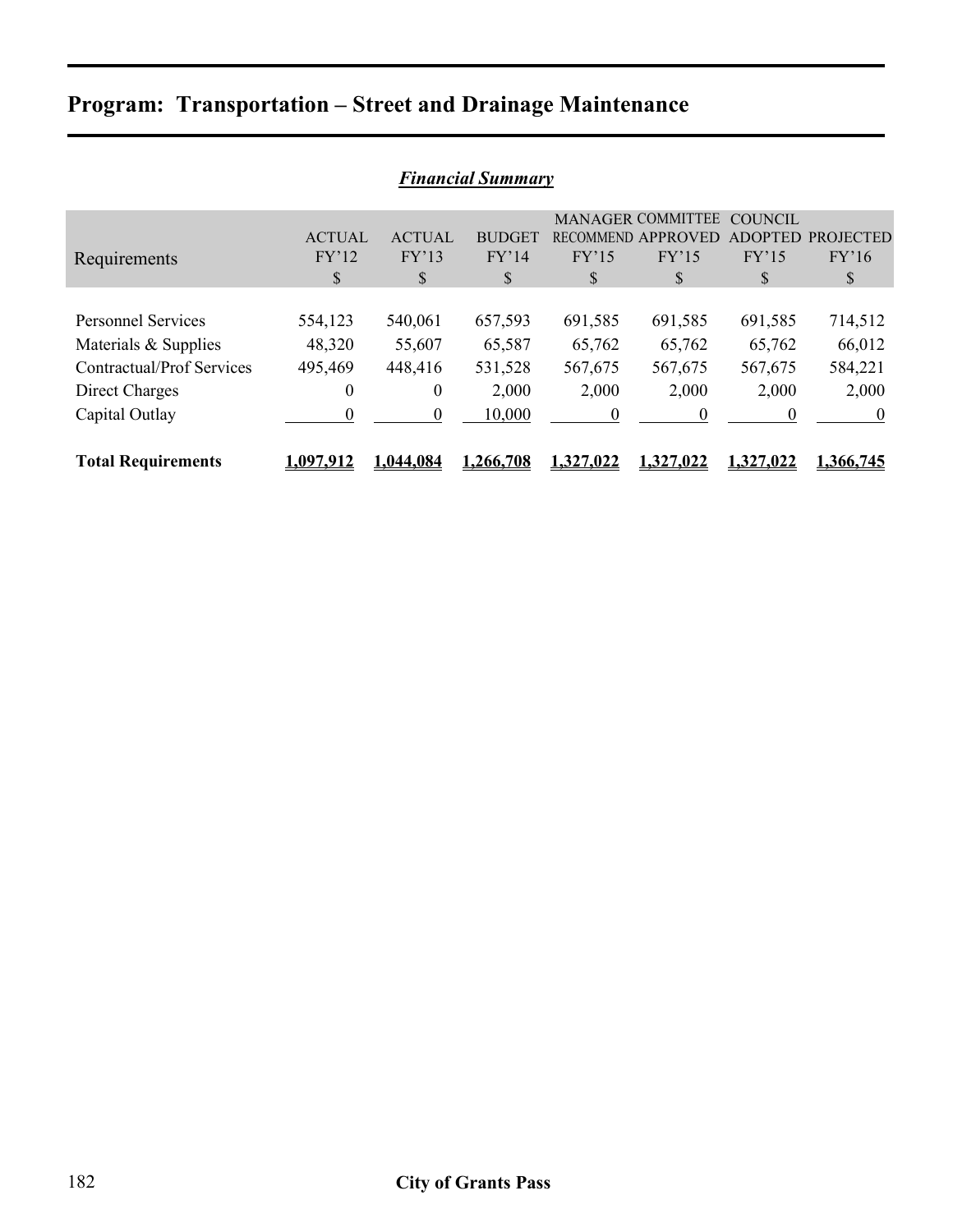|               |                                          |                                                                                 |                             |                                           | <b>COUNCIL</b>                                                                      |                                 |
|---------------|------------------------------------------|---------------------------------------------------------------------------------|-----------------------------|-------------------------------------------|-------------------------------------------------------------------------------------|---------------------------------|
| <b>BUDGET</b> | <b>BUDGET</b>                            | <b>BUDGET</b>                                                                   |                             |                                           |                                                                                     | ADOPTED PROJECTED               |
|               | FY'13                                    | FY'14                                                                           | FY'15                       | FY'15                                     | FY'15                                                                               | FY'16                           |
|               |                                          | #                                                                               |                             | #                                         |                                                                                     | #                               |
| 1.00          | 1.00                                     | 1.00                                                                            | 1.00                        | 1.00                                      | 1.00                                                                                | 1.00                            |
| 1.00          | 1.00                                     | 1.00                                                                            | 1.00                        | 1.00                                      | 1.00                                                                                | 1.00                            |
| 5.00          | 5.00                                     | 5.00                                                                            | 5.00                        | 5.00                                      | 5.00                                                                                | 5.00                            |
| 7.00          | 7.00                                     | 7.00                                                                            | 7.00                        | 7.00                                      | 7.00                                                                                | 7.00                            |
|               |                                          |                                                                                 |                             |                                           |                                                                                     |                                 |
| 0.23          | 0.23                                     | 0.23                                                                            | 0.23                        | 0.23                                      | 0.23                                                                                | 0.23                            |
|               |                                          |                                                                                 |                             |                                           |                                                                                     |                                 |
|               |                                          | 0.10                                                                            |                             |                                           |                                                                                     | 0.10                            |
|               |                                          |                                                                                 |                             |                                           |                                                                                     |                                 |
| 0.23          | 0.23                                     | 0.23                                                                            | 0.23                        | 0.23                                      | 0.23                                                                                | 0.23                            |
|               |                                          |                                                                                 |                             |                                           |                                                                                     |                                 |
|               |                                          |                                                                                 |                             |                                           |                                                                                     | $0.50*$                         |
|               |                                          |                                                                                 |                             |                                           |                                                                                     | 1.06                            |
| 8.06          | 8.06                                     | 8.06                                                                            | 8.06                        | 8.06                                      | 8.06                                                                                | 8.06                            |
| (0.50)        | (0.50)                                   | (0.50)                                                                          |                             |                                           | (0.50)                                                                              | (0.50)                          |
| 7.56          | <u>7.56</u>                              | <u>7.56</u>                                                                     | <u>7.56</u>                 | <u>7.56</u>                               | 7.56                                                                                | 7.56                            |
| 3,168         | 3,168                                    | 3,168                                                                           | 3,168                       | 3,168                                     | 3,168                                                                               | 3,168                           |
|               |                                          |                                                                                 |                             |                                           |                                                                                     |                                 |
| 0.50          | 0.50                                     | 0.50                                                                            | 0.50                        | 0.50                                      | 0.50                                                                                | 0.50                            |
|               | FY'12<br>$\#$<br>0.10<br>$0.50*$<br>1.06 | $\#$<br>0.10<br>$0.50*$<br>1.06<br>*Recap of Unfunded Positions by Fiscal Year: | $\cdots$<br>$0.50*$<br>1.06 | $\#$<br>0.10<br>$0.50*$<br>1.06<br>(0.50) | <b>MANAGER COMMITTEE</b><br>RECOMMEND APPROVED<br>0.10<br>$0.50*$<br>1.06<br>(0.50) | $\#$<br>0.10<br>$0.50*$<br>1.06 |

### *Personnel*

## *Capital Outlay/By Item*

| Snow Plow Implement         |  |  |  |
|-----------------------------|--|--|--|
| <b>Total Capital Outlay</b> |  |  |  |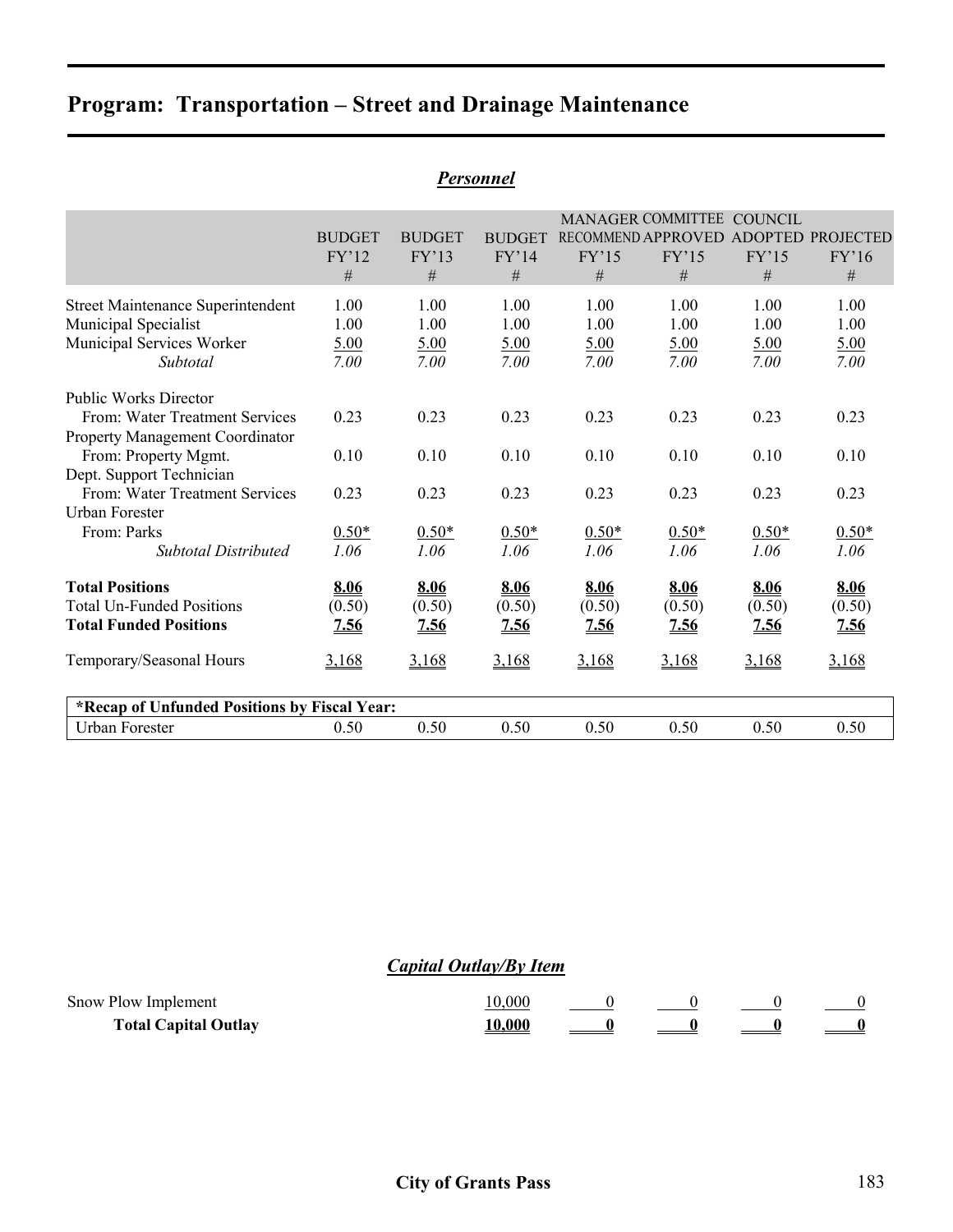# **Program: Transportation – Customer Services**

### *Mission Statement:*

*"The mission of the Customer Service Department is to provide support to the individual utilities to include billing, collection, and timely courteous responses to the needs of individual customers regarding their City utility account."* 

### *Services Delivered:*

This activity includes the billing and collection services provided by the Administrative Services Department.

#### *Performance Measurements:*

| <b>Indicator</b>                         | 2011-12 |            | 2012-13       |            | 2013-14    | 2014-15    | 2015-16    |
|------------------------------------------|---------|------------|---------------|------------|------------|------------|------------|
| <b>Outputs</b>                           | Actual  | Est        | Actual        | Est        | Est        | Est        | <b>Est</b> |
| # of transportation utility customers    | 11,942  | N/A        | 11.960        | N/A        | 12,000     | 12,000     | 12,000     |
| <b>Effectiveness</b>                     | Actual  | Goal       | <b>Actual</b> | Goal       | Goal       | Goal       | Goal       |
| Uncollectable accounts as a % of revenue | .10%    | $< 1\%$    | .10%          | $< 1\%$    | $< 1\%$    | $< 1\%$    | $< 1\%$    |
| <b>Efficiency</b>                        | Actual  | Goal       | <b>Actual</b> | Goal       | Goal       | Goal       | Goal       |
| Finance Direct Charges per Trans. Cust.  | 5.30    | $<$ \$1.00 | 5.30          | $<$ \$1.00 | $<$ \$1.00 | $<$ \$1.00 | $<$ \$1.00 |

#### **Street Utility Customer Service Performance Measures**

#### *FY'15 Anticipated Accomplishments & Corresponding Council Goal - Strategic Plan Item:*

#### **Provide Cooperative, Shared Leadership Involving Council, Staff and Community**

### **Ensure efficiency and effectiveness in City operations**

• The Street Utility Fee will be billed to an estimated 11,960 customers monthly. Records will be maintained, including the discontinuation and re-connection of municipal utility service, prompting a similar change in the Street Utility Fee.

The City of Grants Pass Utility Customer Service Department serves approximately 11,960 transportation utility customers. The goal of the department is to provide excellent customer service to the citizens of Grants Pass. Cost per account for the transportation utility includes costs associated with direct salaries, employee benefits, annual transportation audit, account activation, account maintenance, bill preparation, bill delivery, receipt and processing of payments, collection of delinquent accounts, account write-offs for uncollectable debt, work order generation, and dispatching of field crew worker assigned to customer service to individual customers for various assistance needs. The Customer Service Department strives to provide these services at less than \$1.00 per customer per month. In addition, with the use of effective communication and the enforcement of municipal code far less than 1% of accounts are turned over to collections in final delinquency.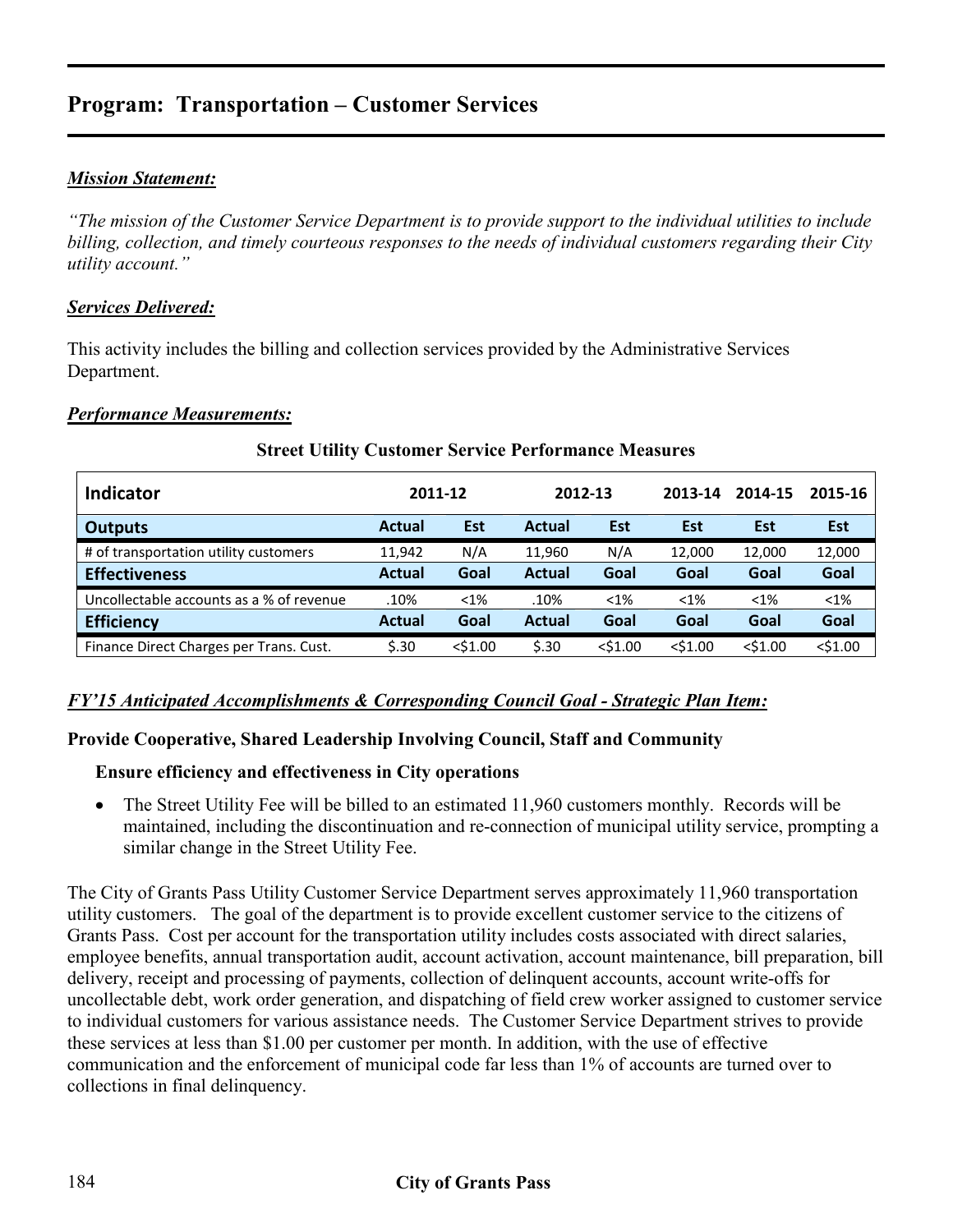# **Program: Transportation – Customer Services**

## *Budget Highlights:*

This budget includes a utility audit and bill stuffing services while maintaining current staffing for the office. Customers will continue to receive the same level of service from the customer service office including multiple payment acceptance methods, availability of customer service staff to answer questions regarding service and billing, and timely bill generation and delivery via email or first class mail. In addition, several of the staff will participate in the research and selection of new utility billing software with the goal of improving service delivery and efficiency.

### *FY'14 Activity Review:*

The Customer Service office generated approximately 133,600 utility billings during FY'14 and receipted approximately 143,400 utility payments through a variety of collection methods including in person, via community drop boxes, online from individual financial institutions, via mail, online via the City website or drafted from individual bank accounts per customer request. As most payments come into the office in the form of check or money order the customer service office has worked to reduce the costs associated with transport of checks to the bank via armored car. The customer service office converted to complete check submission via a customer cash letter to the bank eliminating the need for daily pick up of utility deposits. An important statistic which highlights the level of customer interaction by the office is that approximately 20% of the City utility accounts transfer to a new account holder on an annual basis. All new accounts require individual customer information, account activation, and accuracy review to ensure accurate billing information.

| <b>MANAGER COMMITTEE</b><br>COUNCIL<br><b>ACTUAL</b><br>RECOMMEND APPROVED<br><b>ACTUAL</b><br><b>BUDGET</b><br>ADOPTED PROJECTED<br>FY'12<br>FY'13<br>FY'14<br>FY'15<br>FY'16<br>FY'15<br>FY'15<br>Requirements<br><sup>S</sup><br>S<br>\$<br>S<br>\$<br>S<br>35,379<br>Contractual/Prof Services<br>35,240<br>38,073<br>38,763<br>38,763<br>38,763<br>39,747 | Direct Charges<br><b>Total Requirements</b> | 18,068<br>53,308 | 17,387<br>52,766 | 133,716<br><u>171,789</u> | 136,290<br><u>175,053</u> | 136,290<br><u>175,053</u> | 136,290<br><u>175,053</u> | 145,739<br>185,486 |
|----------------------------------------------------------------------------------------------------------------------------------------------------------------------------------------------------------------------------------------------------------------------------------------------------------------------------------------------------------------|---------------------------------------------|------------------|------------------|---------------------------|---------------------------|---------------------------|---------------------------|--------------------|
|                                                                                                                                                                                                                                                                                                                                                                |                                             |                  |                  |                           |                           |                           |                           |                    |
|                                                                                                                                                                                                                                                                                                                                                                |                                             |                  |                  |                           |                           |                           |                           |                    |
|                                                                                                                                                                                                                                                                                                                                                                |                                             |                  |                  |                           |                           |                           |                           |                    |

#### *Financial Summary*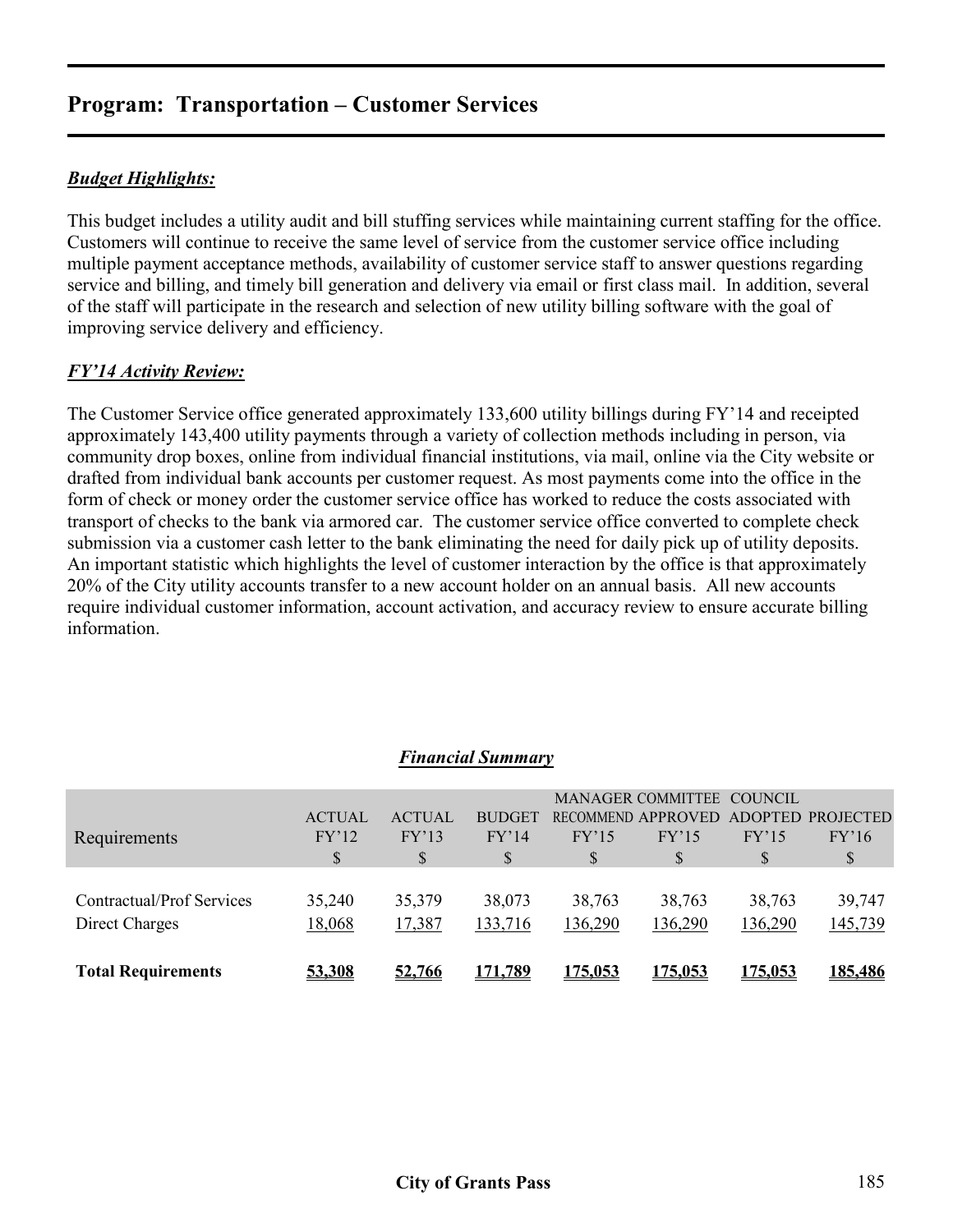# **Program: Transportation – General Program Operations**

### *Mission Statement:*

*"The Transportation Program's mission is to provide safe, well-maintained street, bike, pedestrian and drainage systems through a systematic and cost-effective maintenance program."* 

### *Services Delivered:*

This activity accounts for expenses not directly allocated to any single street activity. The contingency is appropriated in this activity, along with transfers to capital projects, payment of administrative costs for the fund and ending fund balances.

### *FY'15 Anticipated Accomplishments & Corresponding Council Goal - Strategic Plan Item:*

The contingency funds available in General Program Operations are utilized only with direct City Council authorization. The ending fund balance appropriation may not be altered during the fiscal year. The appropriations for projects are transferred to the capital projects funds as soon as they are available. FY'15 is budgeted to transfer \$1,177,952 to projects, all of which is from Gas Tax.

|                              |               |               |               |           | <b>MANAGER COMMITTEE</b> | <b>COUNCIL</b> |           |
|------------------------------|---------------|---------------|---------------|-----------|--------------------------|----------------|-----------|
|                              | <b>ACTUAL</b> | <b>ACTUAL</b> | <b>BUDGET</b> | RECOMM    |                          |                |           |
| Requirements                 | FY'12         | FY'13         | FY'14         | FY'15     | FY'15                    | FY'15          | FY'16     |
|                              | \$            | S             | \$            | \$        | \$                       | S              | S         |
|                              |               |               |               |           |                          |                |           |
| Contractual/Prof Services    | $\theta$      | $\theta$      | 1,700         | $\theta$  | $\Omega$                 | $\Omega$       | $\theta$  |
| Direct Charges               | 238,016       | 245,637       | 249,228       | 249,870   | 249,870                  | 249,870        | 252,970   |
| <b>Indirect Charges</b>      | 138,295       | 134,266       | 170,000       | 175,600   | 175,600                  | 175,600        | 180,800   |
| <b>Transfers Out</b>         | 1,326,158     | 1,190,847     | 1,308,000     | 1,201,952 | 1,201,952                | 1,201,952      | 960,597   |
| Debt Service                 | 785           | 856           | 1,100         | $\Omega$  |                          | $\theta$       | $\theta$  |
| <b>Subtotal Expenditures</b> | 1,703,254     | 1,571,606     | 1,730,028     | 1,627,422 | 1,627,422                | 1,627,422      | 1,394,367 |
| Contingencies                | 0             | $\theta$      | 464,448       | 459,258   | 459,258                  | 459,258        | 475,480   |
| <b>Ending Balance</b>        | 685,006       | 891,013       | $\theta$      | 0         | 0                        | 0              | $\theta$  |
| <b>Total Requirements</b>    | 2,388,260     | 2,462,619     | 2,194,476     | 2,086,680 | 2,086,680                | 2,086,680      | 1,869,847 |

#### *Financial Summary*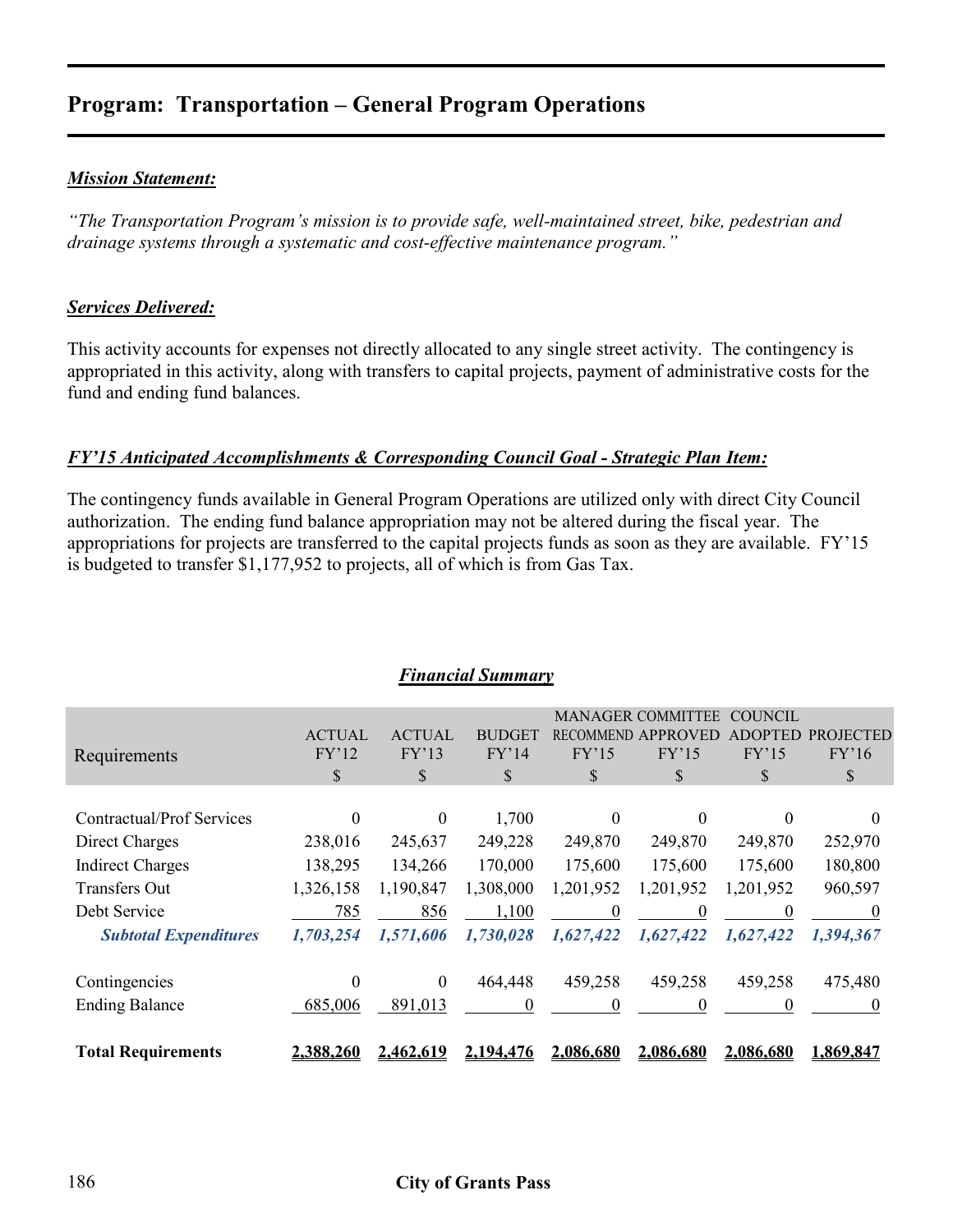# **Program: Transportation – Street Lighting**

### *Services Delivered:*

The Street and Drainage Maintenance Division is responsible for funding the Street Lighting activity in the City. The provision of lighting streets is a feature that impacts all aspects of our community including safety, livability, tourism and economic development.

The Street Lighting program is funded by the General Fund. Pacific Power and Light (PP&L) retains all control of street lighting, location of lights, repairs, maintenance and response to problem issues. PP&L completes installation of new lights based upon multiple triggers like new subdivisions and areas determined to need lighting installed. The City does not control replacement cycles, types of poles or lights, bulb wattage, how often the lenses are is cleaned, or how work orders are processed.

### *Financial Summary*

| Requirements              | <b>ACTUAL</b><br>FY'12 | <b>ACTUAL</b><br>FY'13 | <b>BUDGET</b><br>FY'14 | FY'15   | MANAGER COMMITTEE COUNCIL<br>RECOMMEND APPROVED ADOPTED PROJECTED<br>FY'15 | FY'15          | FY'16   |
|---------------------------|------------------------|------------------------|------------------------|---------|----------------------------------------------------------------------------|----------------|---------|
|                           | S                      |                        |                        |         |                                                                            |                |         |
| Contractual/Prof Services |                        |                        |                        | 367,100 | 367,100                                                                    | 367,100        | 385,500 |
| <b>Total Requirements</b> |                        |                        |                        | 367,100 | 367,100                                                                    | <u>367,100</u> | 385,500 |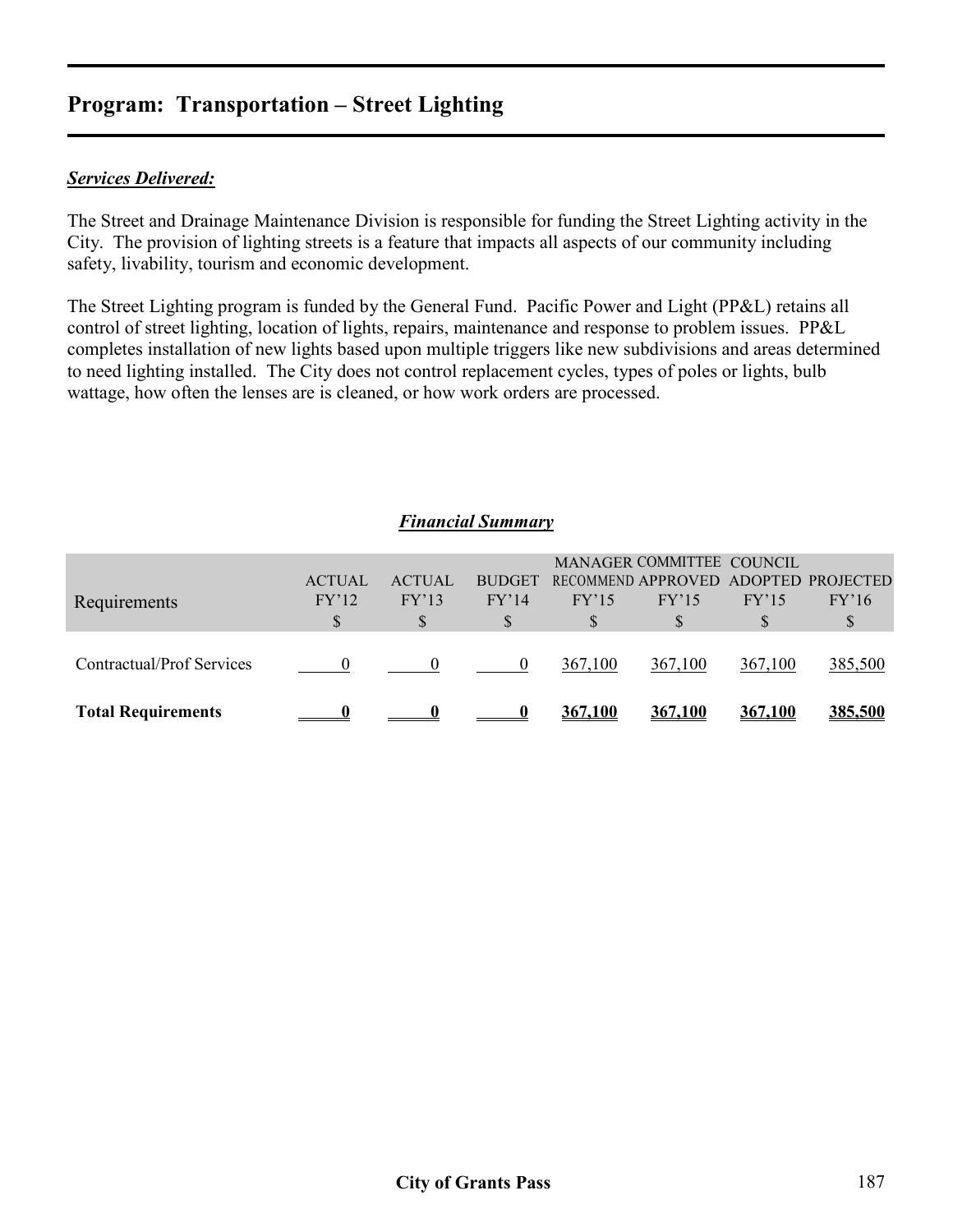### *Mission Statement:*

*"The Transportation Program's mission is to provide safe, well-maintained street, bike, pedestrian and drainage systems through a systematic and cost-effective maintenance program."* 

### *Services Delivered:*

This activity accounts for planning, engineering and all construction of major transportation system improvements.

### *FY'15 Anticipated Accomplishments & Corresponding Council Goal - Strategic Plan Item:*

#### **Maintain, Operate, and Expand our Infrastructure**

#### **Objective 1: Plan for Utility Infrastructure**

• Update Master Transportation Plan when UGB expansion is complete.

#### **Objective 5: Ensure transportation infrastructure needs are met**

#### **Action 2: Design, bid and construct the Drury Lane project**

• Complete Drury Lane reconstruction.

#### **Action 3: Complete Redwood Avenue design**

• Complete Redwood Avenue design phase III.

### **Action 4: Design, bid and construct improvements to the Redwood Avenue and Allen Creek Road intersection per direction provided by City Council**

#### **Action 12: Replace the bridge over Gilbert Creek on Savage**

• Design bridge replacement over Gilbert Creek on Savage.

#### **Other Management Action:**

- Continue Street overlay program.
- Replace sidewalk bridge over Skunk Creek. at Manzanita.
- Install pedestrian crossing safety improvements at G and Booth/Foundry area and on New Hope at Florer.
- Construct pedestrian/bicycle improvements on Lincoln Road.
- Design improvements to Eastern Avenue.
- Design Elmer Nelson bridge replacement.

### 188 **City of Grants Pass**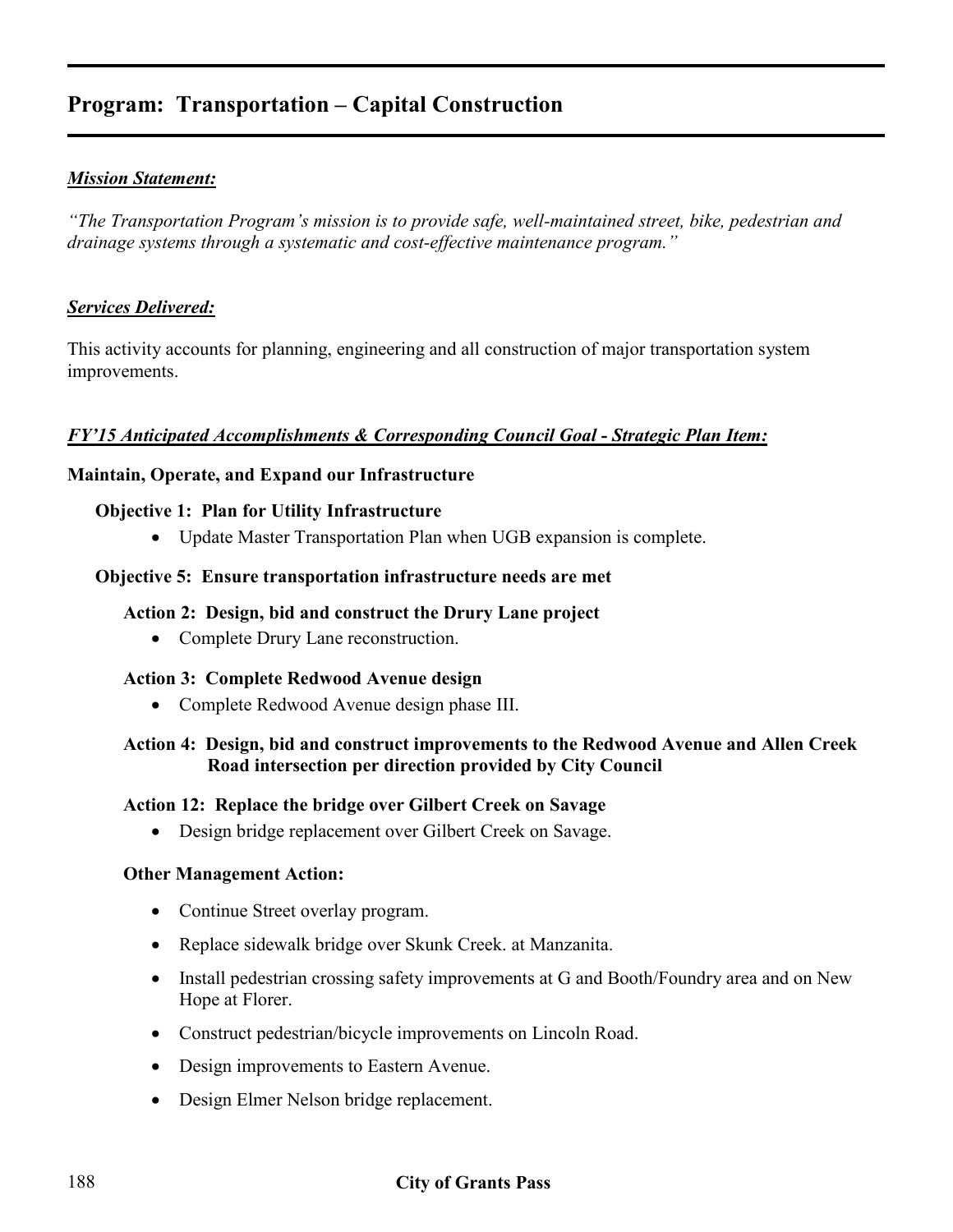## *Budget Highlights:*

Funding sources for this activity include funds from State gas taxes, monthly street utility fees, transportation system development charges, and State and federal grants.

The project listing shows resources across the columns. Columns show the "Actual resources through FY'13"; the re-assessed resource needs of projects using current data for the "Revised FY'14" column, guiding our "Recommended FY'15" and resources estimated "Through FY'15". We have "Future Years" and "Total Project" columns for each project. Refer to the Capital Budget Book for more information on individual projects.

The individual project pages describe the project, the need, future and ongoing costs, and the total project cost. The tables show when and where the money is budgeted to come from, and the expenses incurred and budgeted to incur through completion.

### *FY'14 Activity Review:*

- Completed construction of Hubbard Lane improvements.
- Completed construction of storm drain improvements to Western Avenue.
- Completed the design of improvements to the west end of Redwood Avenue.
- Continued the Street overlay and maintenance program.
- Continued design and construction of the D Street sidewalk.
- Continued the evaluation of safety crossings for pedestrians and bicyclists.
- Began design of improvements to the east end of Redwood Avenue.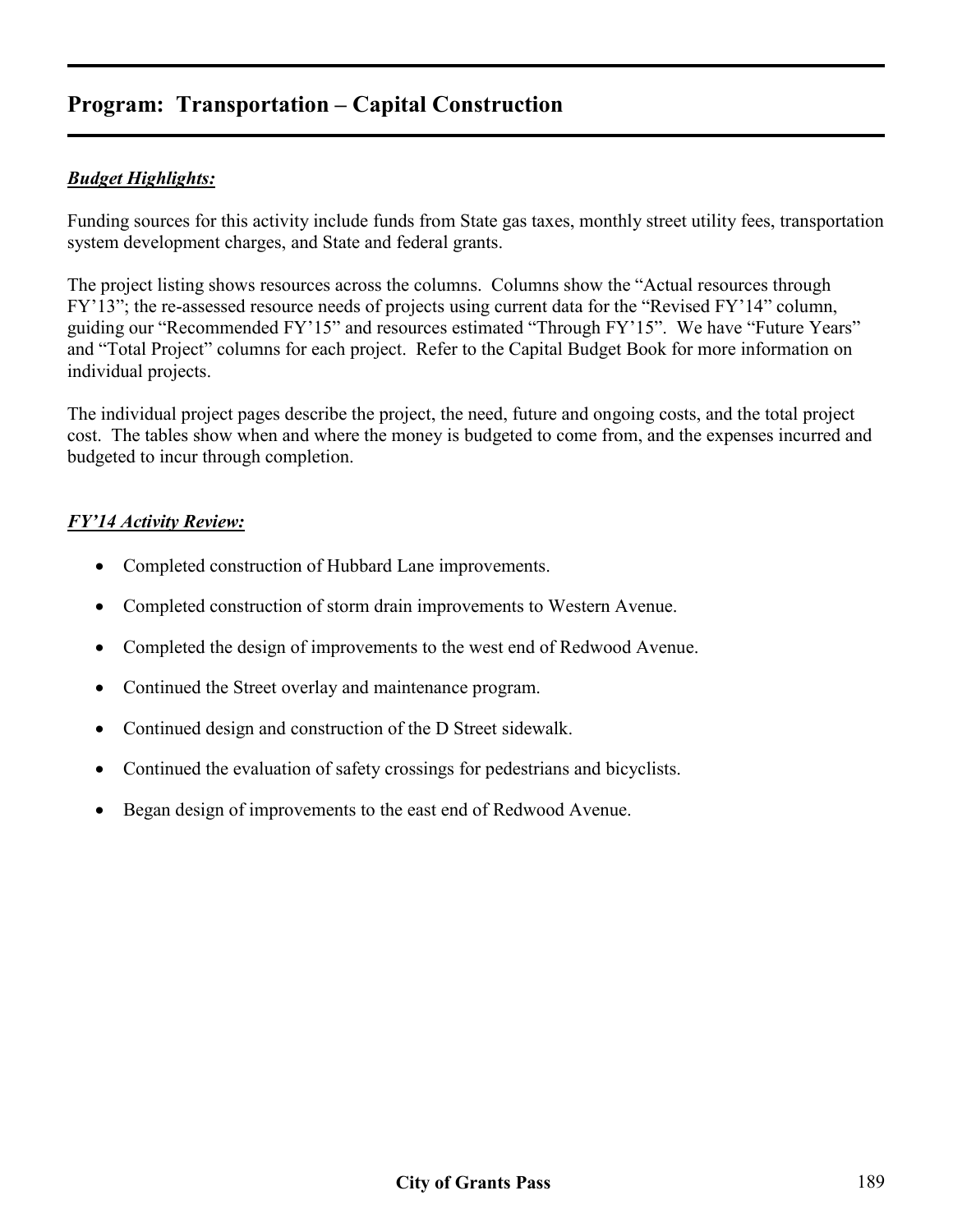|                     |                                                   | <b>Actual</b><br><b>Through</b><br><b>FY'13</b> | <b>Revised</b><br><b>FY'14</b> | <b>Adopted</b><br><b>FY'15</b> | <b>Total</b><br><b>Through</b><br><b>FY'15</b> | <b>Future</b><br>Years                     | <b>Total</b><br>Project |
|---------------------|---------------------------------------------------|-------------------------------------------------|--------------------------------|--------------------------------|------------------------------------------------|--------------------------------------------|-------------------------|
|                     | TR0000 Miscellaneous Proj.- General (612)         | 379,634                                         |                                | 861,475 (1,077,048)            | 164,061                                        | 107,097                                    | 271,158                 |
|                     | TR0000 Miscellaneous Proj.- SDC's (614)           | 1,497,162                                       | (229,000)                      | (750,000)                      | 518,162                                        | (1,150,000)                                | (631, 838)              |
|                     | TR0000 Miscellaneous Proj.- LID's (619)           | 66,876                                          | 500,000                        | 50,000                         | 616,876                                        | $\boldsymbol{0}$                           | 616,876                 |
|                     | TR1050 Emergency Storm Drain Projects             | 209,188                                         | (40,000)                       | 20,000                         | 189,188                                        | 80,000                                     | 269,188                 |
|                     | TR4719 Fruitdale Trail                            | 320,073                                         | 90,000                         | $\boldsymbol{0}$               | 410,073                                        | 50,000                                     | 460,073                 |
|                     | TR4934 Redwood Ave:Dowell to Hubbard (619)        | 2,656,115                                       | (700,000)                      | 2,603,000                      | 4,559,115                                      | $\boldsymbol{0}$                           | 4,559,115               |
|                     | TR5022 Master Transportation Plan Update          | 310,264                                         | $\bf{0}$                       | $\boldsymbol{0}$               | 310,264                                        | $\boldsymbol{0}$                           | 310,264                 |
|                     | TR5025 Right of Way Purchases                     | 106,619                                         | $\mathbf{0}$                   | $\theta$                       | 106,619                                        | 25,000                                     | 131,619                 |
|                     | TR5083 Traffic Calming                            | 74,630                                          | $\mathbf{0}$                   | $\theta$                       | 74,630                                         | $\boldsymbol{0}$                           | 74,630                  |
|                     | TR6075 Lincoln Rd.Sdwk:Lwr River Rd to Bridge St. | 91,471                                          | $\boldsymbol{0}$               | 435,000                        | 526,471                                        | $\boldsymbol{0}$                           | 526,471                 |
|                     | TR6087 Josephine Cnty Transit - ODOT Op Grant     | 779,194                                         | 192,092                        | 192,092                        | 1,163,378                                      | $\boldsymbol{0}$                           | 1,163,378               |
|                     | TR6115 Drury Lane Reconstruction (619)            | 1,568,580                                       | 665,000                        | $\boldsymbol{0}$               | 2,233,580                                      | $\boldsymbol{0}$                           | 2,233,580               |
|                     | TR6116 Allen Creek Rd Imprv-                      | 904,982                                         | 50,000                         | 50,000                         | 1,004,982                                      | 250,000                                    | 1,254,982               |
|                     | TR6118 CMAQ Sidewalk Project                      | 50,327                                          | $\boldsymbol{0}$               | 750,000                        | 800,327                                        | 1,150,000                                  | 1,950,327               |
|                     | TR6157 Overlay/Maintenance FY13/FY14              | 673,428                                         | 539,425                        | $\mathbf{0}$                   | 1,212,853                                      | $\boldsymbol{0}$                           | 1,212,853               |
|                     | TR6158 Street Lighting/Signal Improvements        | 63,057                                          | 10,000                         | 10,000                         | 83,057                                         | 40,000                                     | 123,057                 |
|                     | TR6160 Safety Plan for Pedestrians & Bikes (613)  | 25,106                                          | 25,000                         | 25,000                         | 75,106                                         | $\boldsymbol{0}$                           | 75,106                  |
|                     | TR6161 Bike Lane Striping FY13/FY14 (613)         | 75,056                                          | 75,000                         | 75,000                         | 225,056                                        | 300,000                                    | 525,056                 |
|                     | TR6162 Safety Crossings G and Bridge              | 75,298                                          | 75,000                         | $\boldsymbol{0}$               | 150,298                                        | $\boldsymbol{0}$                           | 150,298                 |
|                     | TR6163 Bike Boulevards (613)                      | $\boldsymbol{0}$                                | 15,000                         | 15,000                         | 30,000                                         | 60,000                                     | 90,000                  |
|                     | TR6164 D Street Sidewalks                         | 110,408                                         | 110,000                        | 110,000                        | 330,408                                        | $\boldsymbol{0}$                           | 330,408                 |
|                     | TR6165 Gilbert Creek Bridge Replacement on        | $\theta$                                        | 150,000                        | 450,000                        | 600,000                                        | 150,000                                    | 750,000                 |
|                     | TR6201 Overlay/Maintenance FY15/FY16              | $\boldsymbol{0}$                                | $\boldsymbol{0}$               | 300,000                        | 300,000                                        | 900,000                                    | 1,200,000               |
|                     | TR6202 Aluminum Storm Pipe ID & Inspection        | $\boldsymbol{0}$                                | 30,000                         | $\boldsymbol{0}$               | 30,000                                         | $\boldsymbol{0}$                           | 30,000                  |
|                     | TR6203 Redwood Avenue Phase 3-Pansy>Rdwd Cir      | $\boldsymbol{0}$                                | 730,000                        | 470,000                        | 1,200,000                                      | $\boldsymbol{0}$                           | 1,200,000               |
|                     | TR8413 Sidewalk Infill & Repair Fund              | 173,196                                         | 10,000                         | (10,000)                       | 173,196                                        | 200,000                                    | 373,196                 |
|                     | TR9700 Miscellaneous Proj. - Bikeway (613)        | 795,459                                         | (55,000)                       | (15,000)                       | 725,459                                        | 40,000                                     | 765,459                 |
| <b>NEW PROJECTS</b> |                                                   |                                                 |                                |                                |                                                |                                            |                         |
|                     | TRXX01 Eastern Avenue Improvements                | $\boldsymbol{0}$                                | $\bf{0}$                       | 400,000                        | 400,000                                        | $\boldsymbol{0}$                           | 400,000                 |
|                     | TRXX02 Fruitdale Drive                            | $\boldsymbol{0}$                                | $\boldsymbol{0}$               | $\boldsymbol{0}$               | $\boldsymbol{0}$                               | 10,300,000                                 | 10,300,000              |
|                     | TRXX03 Elmer Nelson Bridge Replacement            | 0                                               | $\boldsymbol{0}$               | 150,000                        | 150,000                                        | 850,000                                    | 1,000,000               |
|                     | TRXX04 Edgewater/Evergreen Storm Water Eval.      | 0                                               | $\boldsymbol{0}$               | 50,000                         | 50,000                                         | $\boldsymbol{0}$                           | 50,000                  |
|                     | TRXX05 Pedestrian Safety and Transit Hub Eval     | $\overline{0}$                                  | $\bf{0}$                       | 60,000                         | 60,000                                         | $\boldsymbol{0}$                           | 60,000                  |
|                     | TRXX06 Dimmick Railroad Crossing Corridor Study   | $\boldsymbol{0}$                                | $\bf{0}$                       | 50,000                         | 50,000                                         | $\boldsymbol{0}$                           | 50,000                  |
|                     | <b>Total Projects</b>                             | 11,006,123 3,103,992                            |                                |                                |                                                | 4,413,044 18,523,159 13,352,097 31,875,256 |                         |

# *ACTIVE CAPITAL PROJECT RESOURCES*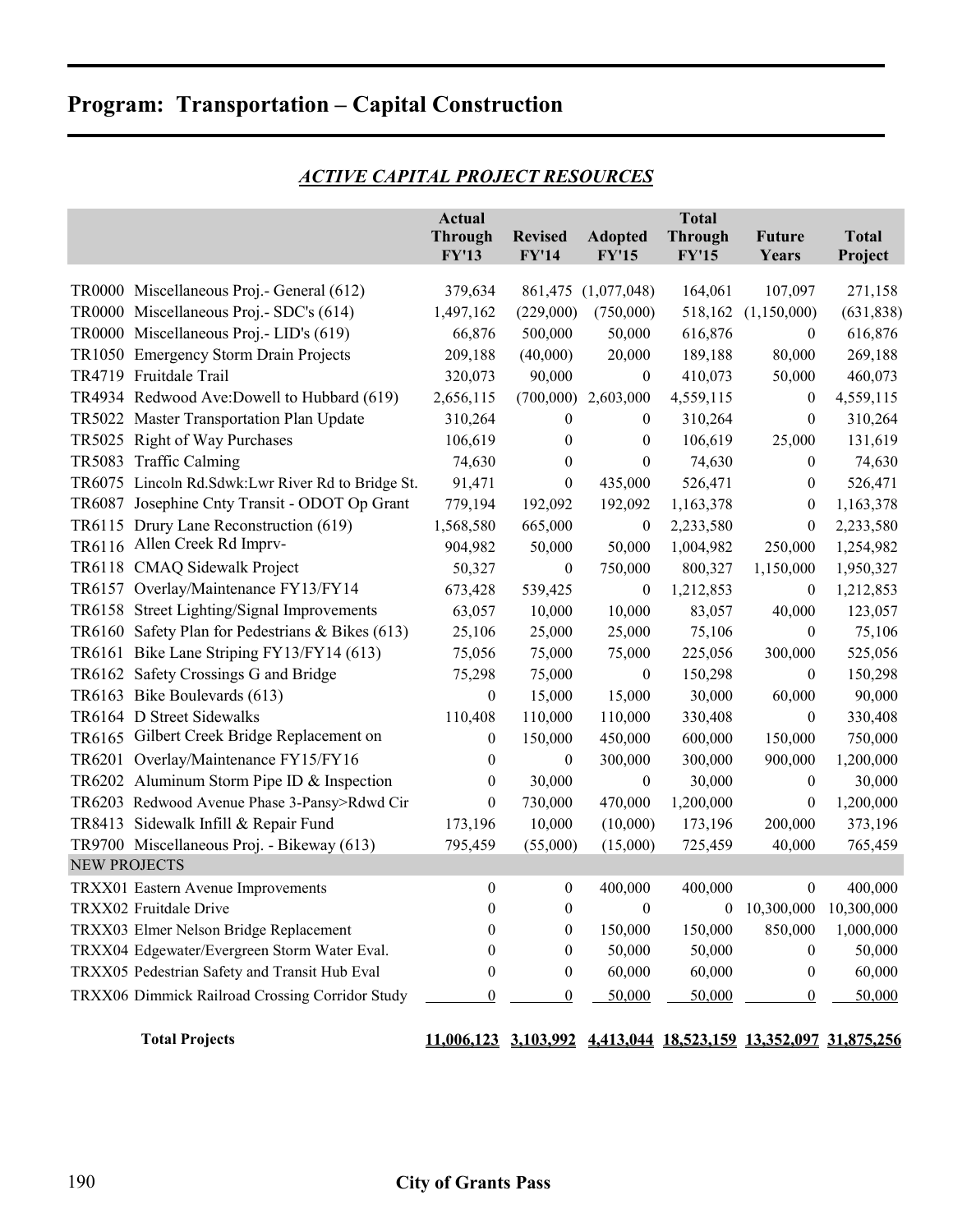|                                               | Actual           |                |                  | <b>Total</b>                                         |                  |              |
|-----------------------------------------------|------------------|----------------|------------------|------------------------------------------------------|------------------|--------------|
|                                               | <b>Through</b>   | <b>Revised</b> | <b>Adopted</b>   | <b>Through</b>                                       | Future           | <b>Total</b> |
|                                               | FY'13            | FY'14          | FY'15            | FY'15                                                | Years            | Project      |
|                                               |                  |                |                  |                                                      |                  |              |
| TR4785 Florer Drive LID (619)                 | 139,018          | (17, 475)      | $\overline{0}$   | 121,543                                              | $\theta$         | 121,543      |
| TR4924 Hubbard Lane Widening                  | 2,353,745        | (325,000)      | 0                | 2,028,745                                            | $\theta$         | 2,028,745    |
| TR5051 Transit Shelter                        | 53,724           | (27,200)       | $\overline{0}$   | 26,524                                               | $\theta$         | 26,524       |
| TR6114 Storm Drain Deficiency Evaluation      | 100,798          | 175,000        | 0                | 275,798                                              | $\boldsymbol{0}$ | 275,798      |
| TR6117 Bike/Ped Path to Sidewalk Connectivity | 20,176           | $\theta$       | $\boldsymbol{0}$ | 20,176                                               | $\theta$         | 20,176       |
| TR6159 Rail Crossing Improvements             | 125,506          | $\theta$       | $\boldsymbol{0}$ | 125,506                                              | $\theta$         | 125,506      |
| TR6217 Prospect Ave Storm Drain Improvements  | $\theta$         | 60,000         | 0                | 60,000                                               | $\theta$         | 60,000       |
|                                               |                  |                |                  |                                                      |                  |              |
| <b>Total Closed Projects</b>                  | <u>2.792.967</u> | (134.675)      |                  | <u>2.658.292</u>                                     |                  | 2.658.292    |
|                                               |                  |                |                  |                                                      |                  |              |
| <b>Grand Total - All Projects</b>             | 3.799,090        |                |                  | 2,969,317 4,413,044 21,181,451 13,352,097 34,533,548 |                  |              |

### *CLOSED OR CANCELLED CAPITAL PROJECT RESOURCES*

This is a summary sheet of all the Capital Projects that are discussed in detail in the Capital Budget Book.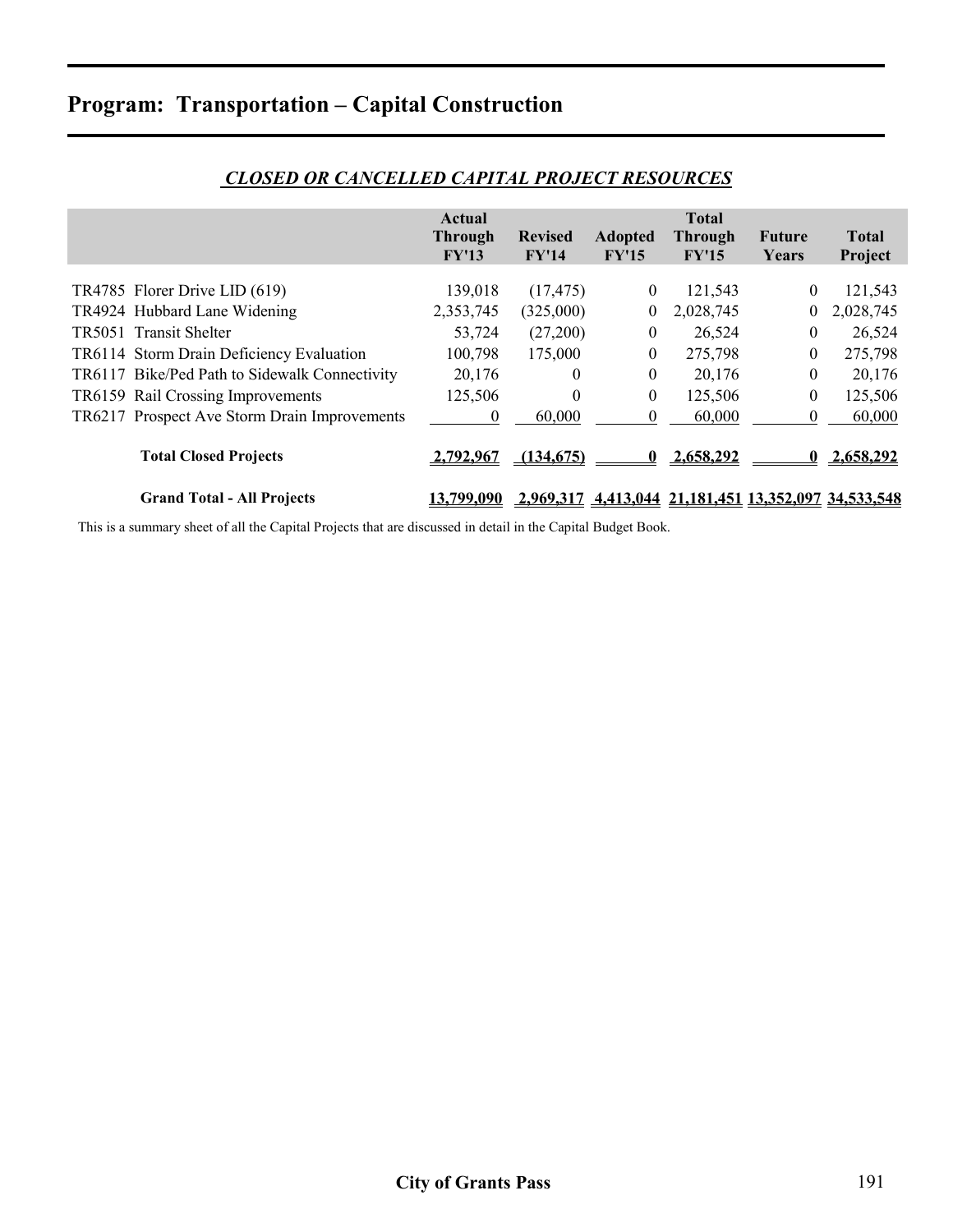|  | <b>Program: Transportation – Capital Construction</b> |  |  |
|--|-------------------------------------------------------|--|--|
|--|-------------------------------------------------------|--|--|

|                                                   | <b>Adopted</b><br><b>FY'15</b><br><b>Beginning</b><br>Fund<br><b>Balance</b> | <b>Adopted</b><br><b>FY'15</b><br>Revenue | <b>Adopted</b><br><b>FY'15</b><br>Capital<br>Outlay | <b>Adopted</b><br><b>FY'15</b><br><b>Transfers</b> | <b>Adopted</b><br><b>FY'15</b><br>Appropriated<br>Fund<br><b>Balance</b> |
|---------------------------------------------------|------------------------------------------------------------------------------|-------------------------------------------|-----------------------------------------------------|----------------------------------------------------|--------------------------------------------------------------------------|
| TR0000 Miscellaneous Projects - General (612)     | 1,085,456                                                                    | (1,077,048)                               | $\theta$                                            | 0                                                  | 8,408                                                                    |
| TR0000 Miscellaneous Projects - SDC's (614)       | 892,156                                                                      | (750,000)                                 | 0                                                   | $\boldsymbol{0}$                                   | 142,156                                                                  |
| TR0000 Miscellaneous Projects - LID's (619)       | 66,876                                                                       | 50,000                                    | 50,000                                              | $\boldsymbol{0}$                                   | 66,876                                                                   |
| TR1050 Emergency Storm Drain Projects             | 5,570                                                                        | 20,000                                    | 25,570                                              | $\boldsymbol{0}$                                   | $\theta$                                                                 |
| TR4719 Fruitdale Trail                            | 123,732                                                                      | $\boldsymbol{0}$                          | 123,732                                             | 0                                                  | $\theta$                                                                 |
| TR4934 Redwood Ave:Dowell to Hubbard (619)        | 1,174,498                                                                    | 2,603,000                                 | 3,777,498                                           | $\overline{0}$                                     | $\theta$                                                                 |
| TR5022 Master Transportation Plan Targeted Updt   | 260,264                                                                      | $\bf{0}$                                  | 260,264                                             | $\overline{0}$                                     | $\theta$                                                                 |
| TR5025 Right of Way Purchases                     | 30,278                                                                       | 0                                         | 30,278                                              | 0                                                  | $\theta$                                                                 |
| TR5083 Traffic Calming                            | 20,744                                                                       | $\boldsymbol{0}$                          | 20,744                                              | 0                                                  | $\boldsymbol{0}$                                                         |
| TR6075 Lincoln Rd.Sdwk:Lwr River Rd to Bridge St  | 744                                                                          | 435,000                                   | 435,744                                             | 0                                                  | $\boldsymbol{0}$                                                         |
| TR6087 Josephine County Transit - ODOT Op Grant   | (5)                                                                          | 192,092                                   | 192,092                                             | 0                                                  | (5)                                                                      |
| TR6115 Drury Lane Reconstruction (619)            | 1,962,539                                                                    | $\boldsymbol{0}$                          | 1,962,539                                           | $\overline{0}$                                     | $\boldsymbol{0}$                                                         |
| TR6116 Allen Creek Rd Imprv-W.Harbeck>Denton Trl  | 851,941                                                                      | 50,000                                    | 901,941                                             | 0                                                  | $\bf{0}$                                                                 |
| TR6118 CMAQ Sidewalk Project                      | 0                                                                            | 750,000                                   | 750,000                                             | $\overline{0}$                                     | $\mathbf{0}$                                                             |
| TR6157 Overlay/Maintenance FY13/FY14              | 0                                                                            | 0                                         | $\theta$                                            | 0                                                  | $\bf{0}$                                                                 |
| TR6158 Street Lighting/Signal Improvements        | 35,780                                                                       | 10,000                                    | 45,780                                              | 0                                                  | $\boldsymbol{0}$                                                         |
| TR6160 Safety Plan for Pedestrians & Bikes (613)  | 25,106                                                                       | 25,000                                    | 50,106                                              | 0                                                  | $\bf{0}$                                                                 |
| TR6161 Bike Lane Striping FY13/FY14 (613)         | 9,156                                                                        | 75,000                                    | 84,156                                              | 0                                                  | 0                                                                        |
| TR6162 Safety Crossings G and Bridge              | 70,333                                                                       | $\boldsymbol{0}$                          | 70,333                                              | $\overline{0}$                                     | $\boldsymbol{0}$                                                         |
| TR6163 Bike Boulevards (613)                      | $\boldsymbol{0}$                                                             | 15,000                                    | 15,000                                              | 0                                                  | $\theta$                                                                 |
| TR6164 D Street Sidewalks                         | 26,281                                                                       | 110,000                                   | 136,281                                             | 0                                                  | $\bf{0}$                                                                 |
| TR6165 Gilbert Creek Bridge Replcmnt on Savage    | 50,000                                                                       | 450,000                                   | 500,000                                             | 0                                                  | $\boldsymbol{0}$                                                         |
| TR6201 Overlay/Maintenance FY15/FY16              | 0                                                                            | 300,000                                   | 300,000                                             | 0                                                  | $\boldsymbol{0}$                                                         |
| TR6202 Aluminum Storm Pipe ID & Inspection        | 0                                                                            | $\boldsymbol{0}$                          | $\boldsymbol{0}$                                    | 0                                                  | $\boldsymbol{0}$                                                         |
| TR6203 Redwood Avenue Phase 3-Pansy>Rdwd Cir      | 530,000                                                                      | 470,000                                   | 1,000,000                                           | $\bf{0}$                                           | $\bf{0}$                                                                 |
| TR8413 Sidewalk Infill & Repair Fund              | 58,613                                                                       | (10,000)                                  | 48,613                                              | 0                                                  | $\overline{0}$                                                           |
| TR9700 Miscellaneous Projects - Bikeway Fund(613) | 51,593                                                                       | (15,000)                                  | 36,593                                              | $\mathbf{0}$                                       | $\boldsymbol{0}$                                                         |
| <b>NEW PROJECTS</b>                               |                                                                              |                                           |                                                     |                                                    |                                                                          |
| TRXX01 Eastern Avenue Improvements                | $\boldsymbol{0}$                                                             | 400,000                                   | 400,000                                             | $\boldsymbol{0}$                                   | $\boldsymbol{0}$                                                         |
| TRXX02 Fruitdale Drive                            | $\theta$                                                                     | $\theta$                                  | $\theta$                                            | $\bf{0}$                                           | $\theta$                                                                 |
| TRXX03 Elmer Nelson Bridge Replacement            | $\bf{0}$                                                                     | 150,000                                   | 150,000                                             | 0                                                  | 0                                                                        |
| TRXX04 Edgewater/Evergreen Storm Water Eval.      | 0                                                                            | 50,000                                    | 50,000                                              | 0                                                  | $\theta$                                                                 |
| TRXX05 Pedestrian Safety and Transit Hub Eval     | 0                                                                            | 60,000                                    | 60,000                                              | 0                                                  | $\theta$                                                                 |
| TRXX06 Dimmick Railroad Crossing Corridor Study   | $\theta$                                                                     | 50,000                                    | 50,000                                              | $\overline{0}$                                     | $\bf{0}$                                                                 |
| <b>Total Projects</b>                             | 7,331,655                                                                    | 4,413,044                                 | 11,527,264                                          | $\boldsymbol{0}$                                   | 217,435                                                                  |

# *ACTIVE CAPITAL PROJECT SUMMARIES FOR FY'15*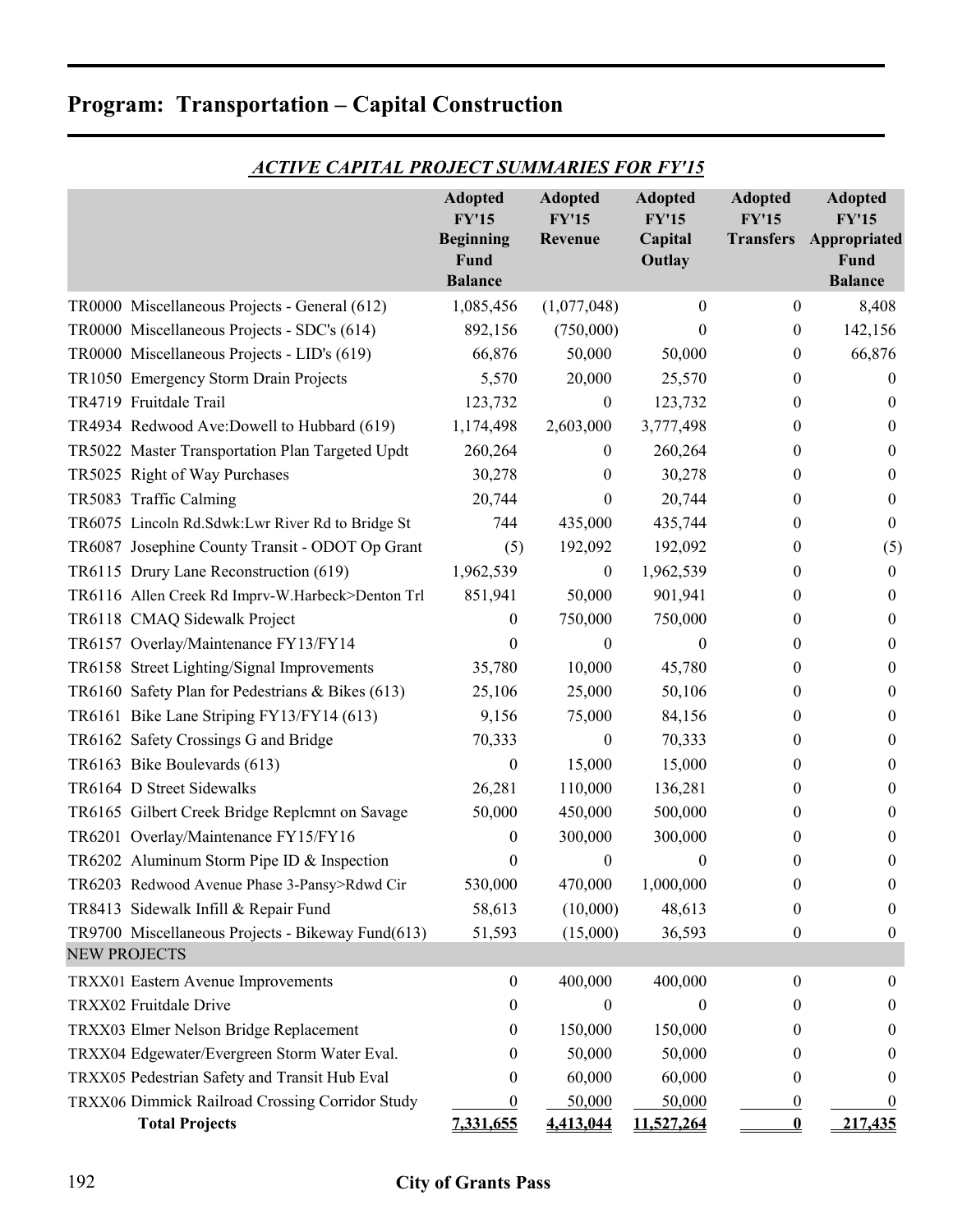| <b>Financial Summary</b>         |                        |                              |                        |                                            |                                    |                  |                                                                            |  |  |
|----------------------------------|------------------------|------------------------------|------------------------|--------------------------------------------|------------------------------------|------------------|----------------------------------------------------------------------------|--|--|
|                                  | <b>ACTUAL</b><br>FY'12 | <b>ACTUAL</b><br>FY'13       | <b>BUDGET</b><br>FY'14 | RECOMMEND APPROVED<br>FY'15                | MANAGER COMMITTEE COUNCIL<br>FY'15 | FY'15            | ADOPTED PROJECTED<br>FY'16                                                 |  |  |
|                                  | \$                     | \$                           | \$                     | \$                                         | \$                                 | \$               | \$                                                                         |  |  |
| <b>Beginning Fund Balance</b>    |                        | 7,918,121 8,008,200          |                        | 4,763,959 7,331,655 7,331,655 7,331,655    |                                    |                  | 217,435                                                                    |  |  |
| <b>Requirements</b>              |                        |                              |                        |                                            |                                    |                  |                                                                            |  |  |
| Revenue from Other Agencies      | 614,181                | 643,878                      | 601,517                | 2,010,092                                  | 2,010,092                          | 2,010,092        | 1,200,000                                                                  |  |  |
| <b>Development Charges</b>       | 543,980                | 634,431                      | 151,000                | 150,000                                    | 150,000                            | 150,000          | 150,000                                                                    |  |  |
| <b>Investment Interest</b>       | 54,074                 | 48,350                       | 31,000                 | 10,000                                     | 10,000                             | 10,000           | 10,000                                                                     |  |  |
| <b>Advance Finance Interest</b>  | 3,959                  | 3,854                        | $\boldsymbol{0}$       | $\mathbf{0}$                               | $\theta$                           | $\mathbf{0}$     | $\theta$                                                                   |  |  |
| <b>SDC</b> Loans                 | 47,156                 | 40,896                       | 0                      | 0                                          | $\theta$                           | $\theta$         | 0                                                                          |  |  |
| General Fund                     | $\boldsymbol{0}$       | 200,000                      | 250,000                | 280,000                                    | 280,000                            | 280,000          | 250,000                                                                    |  |  |
| <b>Street Utility Fund</b>       | 1,326,158              | 1,175,847                    | 1,293,000              | 1,162,952                                  | 1,162,952                          | 1,162,952        | 945,597                                                                    |  |  |
| Debt Service                     | $\boldsymbol{0}$       | $\boldsymbol{0}$             | 500,000                | 750,000                                    | 750,000                            | 750,000          | $\boldsymbol{0}$                                                           |  |  |
| Storm Drain & Open Space         | $\theta$               | 220,000                      | $\boldsymbol{0}$       | $\mathbf{0}$                               | $\mathbf{0}$                       | $\mathbf{0}$     | 0                                                                          |  |  |
| Lands & Bldgs.                   | $\theta$               | 53,000                       | 500                    | 0                                          | $\theta$                           | $\theta$         | $\theta$                                                                   |  |  |
| Sewer Fund                       | $\boldsymbol{0}$       | $\boldsymbol{0}$             | 75,000                 | $\theta$                                   | $\theta$                           | $\theta$         | $\theta$                                                                   |  |  |
| Water Fund                       | $\mathbf{0}$           | 120,000                      | 165,000                | 50,000                                     | 50,000                             | 50,000           | $\theta$                                                                   |  |  |
| <b>Water Projects</b>            | 200,000                | $\boldsymbol{0}$             | $\boldsymbol{0}$       | $\boldsymbol{0}$                           | $\boldsymbol{0}$                   | $\boldsymbol{0}$ | 0                                                                          |  |  |
| <b>Advance Financing</b>         | 2,712                  | 15,385                       | 0                      | $\theta$                                   | $\theta$                           | $\overline{0}$   | $\theta$                                                                   |  |  |
| Miscellaneous Revenue            | 20                     | 250                          | 34,000                 | $\Omega$                                   | $\theta$                           | $\theta$         | 0                                                                          |  |  |
| <b>Total Current Revenues</b>    |                        | 2,792,240 3,155,891          |                        | 3,101,017 4,413,044 4,413,044 4,413,044    |                                    |                  | 2,555,597                                                                  |  |  |
| <b>Total Resources</b>           | 10,710,361 11,164,091  |                              |                        | 7,864,976 11,744,699 11,744,699 11,744,699 |                                    |                  | 2,773,032                                                                  |  |  |
| <b>Requirements</b>              |                        |                              |                        |                                            |                                    |                  |                                                                            |  |  |
| Capital Outlay                   |                        |                              |                        |                                            |                                    |                  | 2,706,402 2,510,319 7,586,652 11,527,264 11,527,264 11,527,264 2,580,000   |  |  |
| <b>Transfers Out</b>             |                        |                              |                        |                                            |                                    |                  | $\frac{10,000}{0}$ 0 0 0 0 0 0 0 0                                         |  |  |
| <b>Subtotal Expenditures</b>     |                        |                              |                        |                                            |                                    |                  | 2,716,402 2,510,319 7,586,652 11,527,264 11,527,264 11,527,264 2,580,000   |  |  |
| <b>Appropriated Fund Balance</b> |                        | $-7,993,959$ $8,653,772$ $-$ |                        | $278,324$ $217,435$ $217,435$              |                                    | 217,435          | $-193,032$                                                                 |  |  |
| <b>Total Requirements</b>        |                        |                              |                        |                                            |                                    |                  | 10,710,361 11,164,091 7,864,976 11,744,699 11,744,699 11,744,699 2,773,032 |  |  |